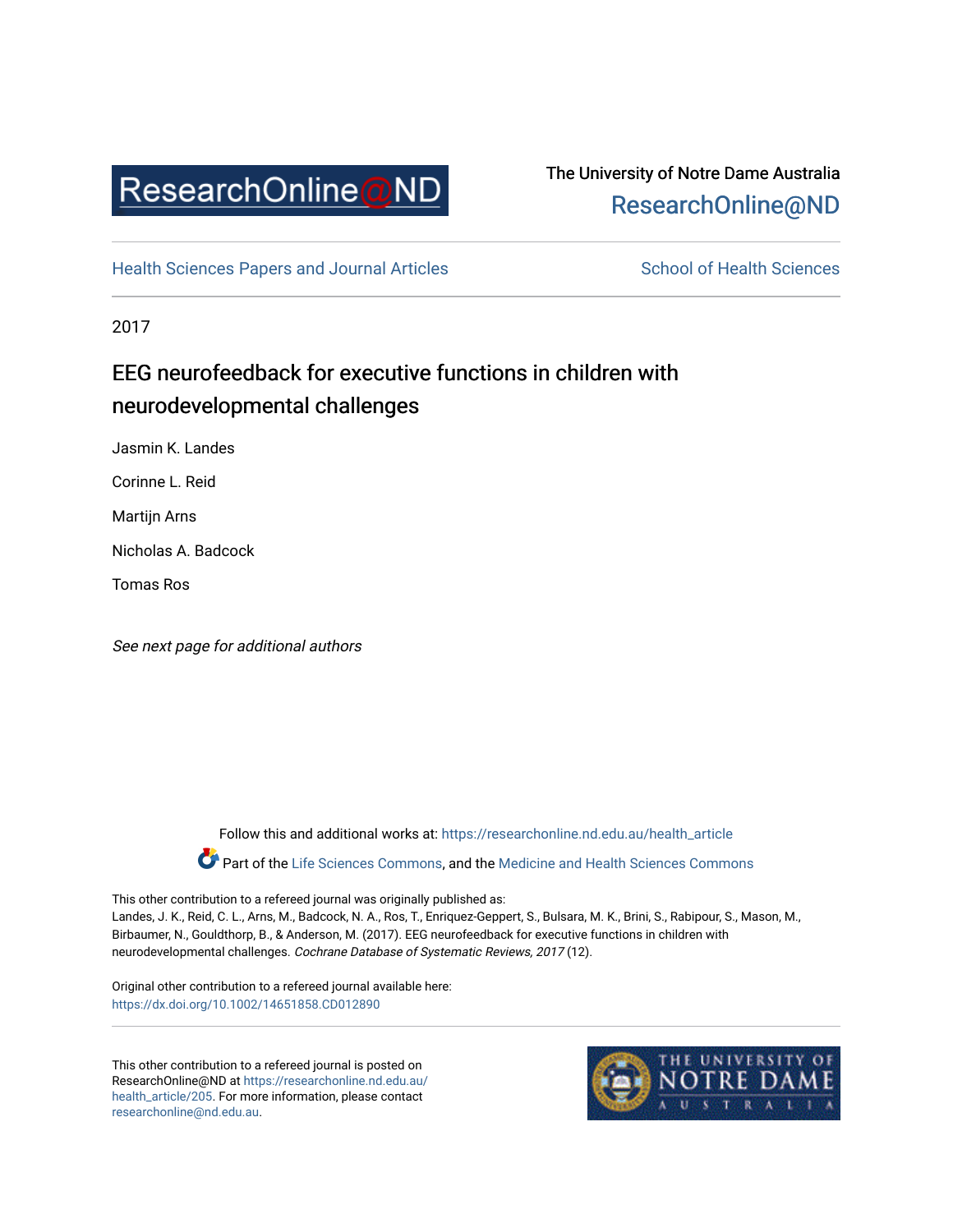# Authors

Jasmin K. Landes, Corinne L. Reid, Martijn Arns, Nicholas A. Badcock, Tomas Ros, Stefanie Enriquez-Geppert, Max K. Bulsara, Stefano Brini, Sheida Rabipour, Mimma Mason, Neils Birbaumer, Bethanie Gouldthorp, and Mike Anderson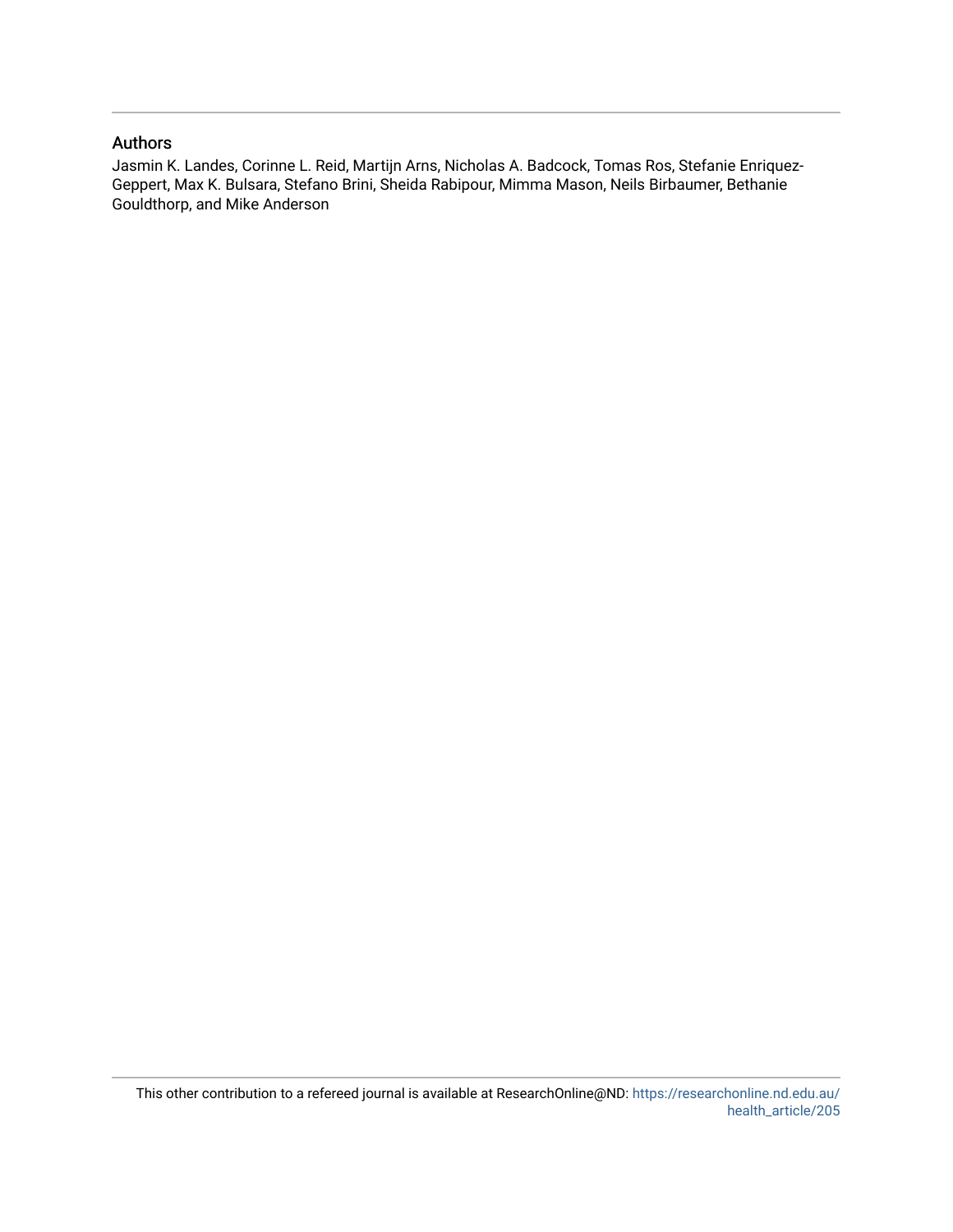This article originally published in the *Cochrane Database of Systematic Reviews*

Landes, J.K., Reid, C.L., Arns, M., Badcock, N.A., Ros, T., Enriquez-Geppert, S., Bulsara, M.K., Brini, S., Rabipour, S., Mason, M., Birbaumer, N., Gouldthorp, B., Anderson, M. (2017). EEG neurofeedback for executive functions in children with neurodevelopmental challenges. *Cochrane Database of Systematic Reviews, 2017*(12)*.* doi: 10.1002/14651858.CD012890

This article has been published in final form at: <https://dx.doi.org/10.1002/14651858.CD012890>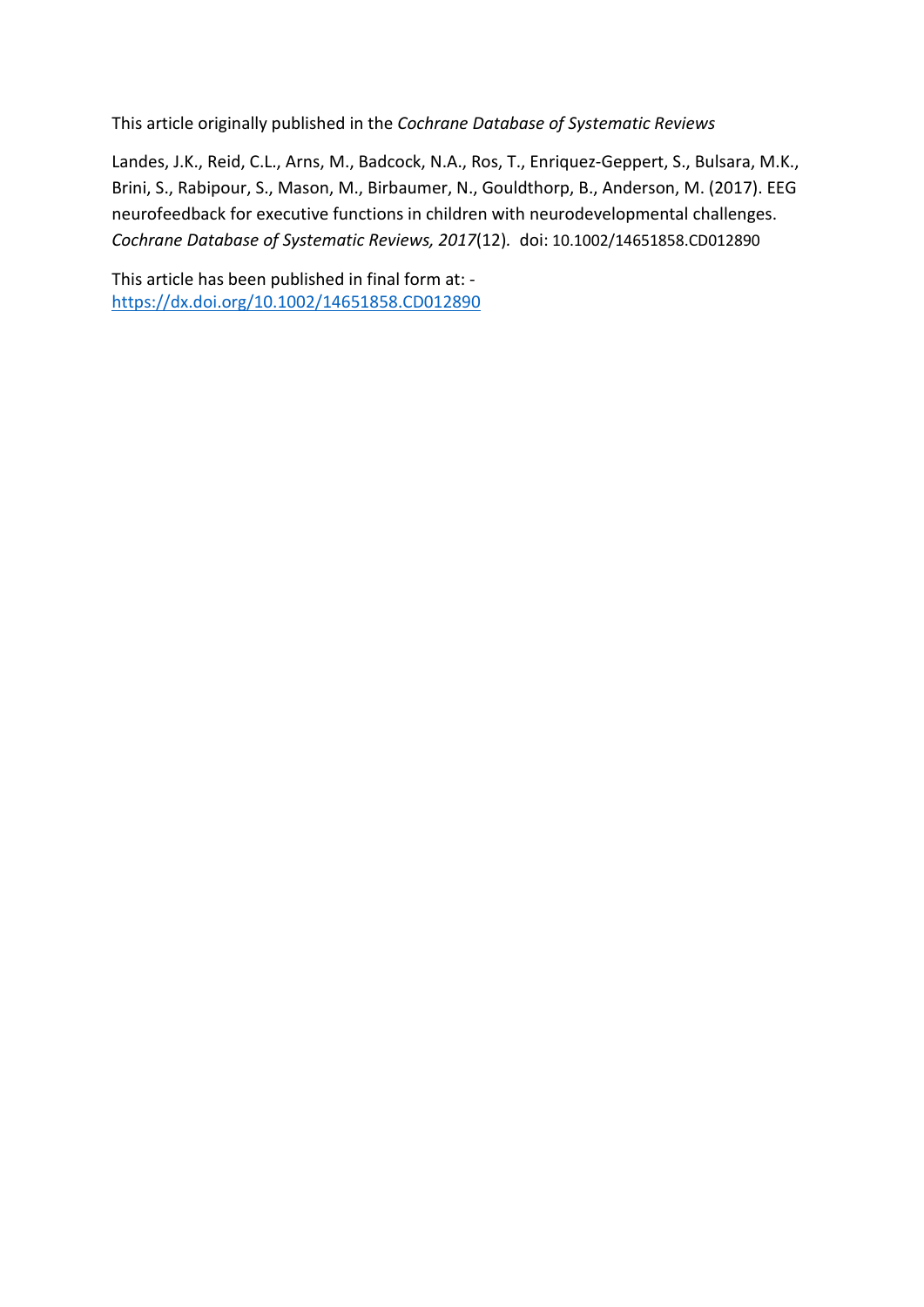

# **EEG neurofeedback for executive functions in children with neurodevelopmental challenges (Protocol)**

Landes JK, Reid CL, Arns M, Badcock NA, Ros T, Enriquez-Geppert S, Bulsara MK, Brini S, Rabipour S, Mason M, Birbaumer N, Gouldthorp B, Anderson M

Landes JK, Reid CL, Arns M, Badcock NA, Ros T, Enriquez-Geppert S, Bulsara MK, Brini S, Rabipour S, Mason M, Birbaumer N, Gouldthorp B, Anderson M. EEG neurofeedback for executive functions in children with neurodevelopmental challenges.

Cochrane Database of Systematic Reviews 2017, Issue 12. Art. No.: CD012890.

DOI: 10.1002/14651858.CD012890.

# **[www.cochranelibrary.com](http://www.cochranelibrary.com)**

**EEG neurofeedback for executive functions in children with neurodevelopmental challenges (Protocol)** Copyright © 2017 The Cochrane Collaboration. Published by John Wiley & Sons, Ltd.

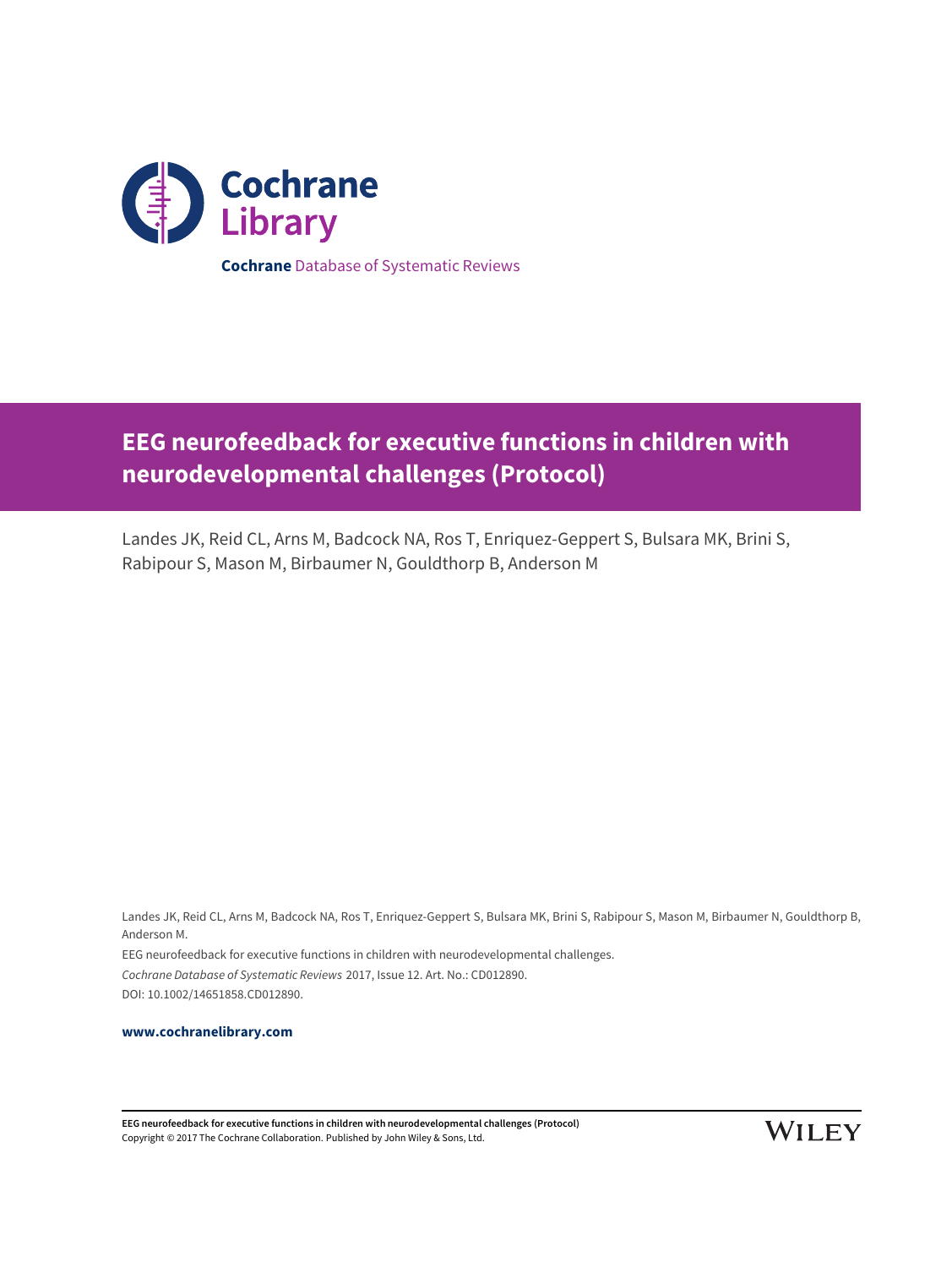# **TABLE OF CONTENTS**

| $\overline{1}$ |
|----------------|
| $\overline{1}$ |
| $\overline{1}$ |
| $\overline{4}$ |
| 5              |
| $\overline{7}$ |
| $\overline{7}$ |
| 12             |
| -13            |
| 20             |
| 21             |
| 2.1            |
| 21             |

**EEG neurofeedback for executive functions in children with neurodevelopmental challenges (Protocol) i Copyright © 2017 The Cochrane Collaboration. Published by John Wiley & Sons, Ltd.**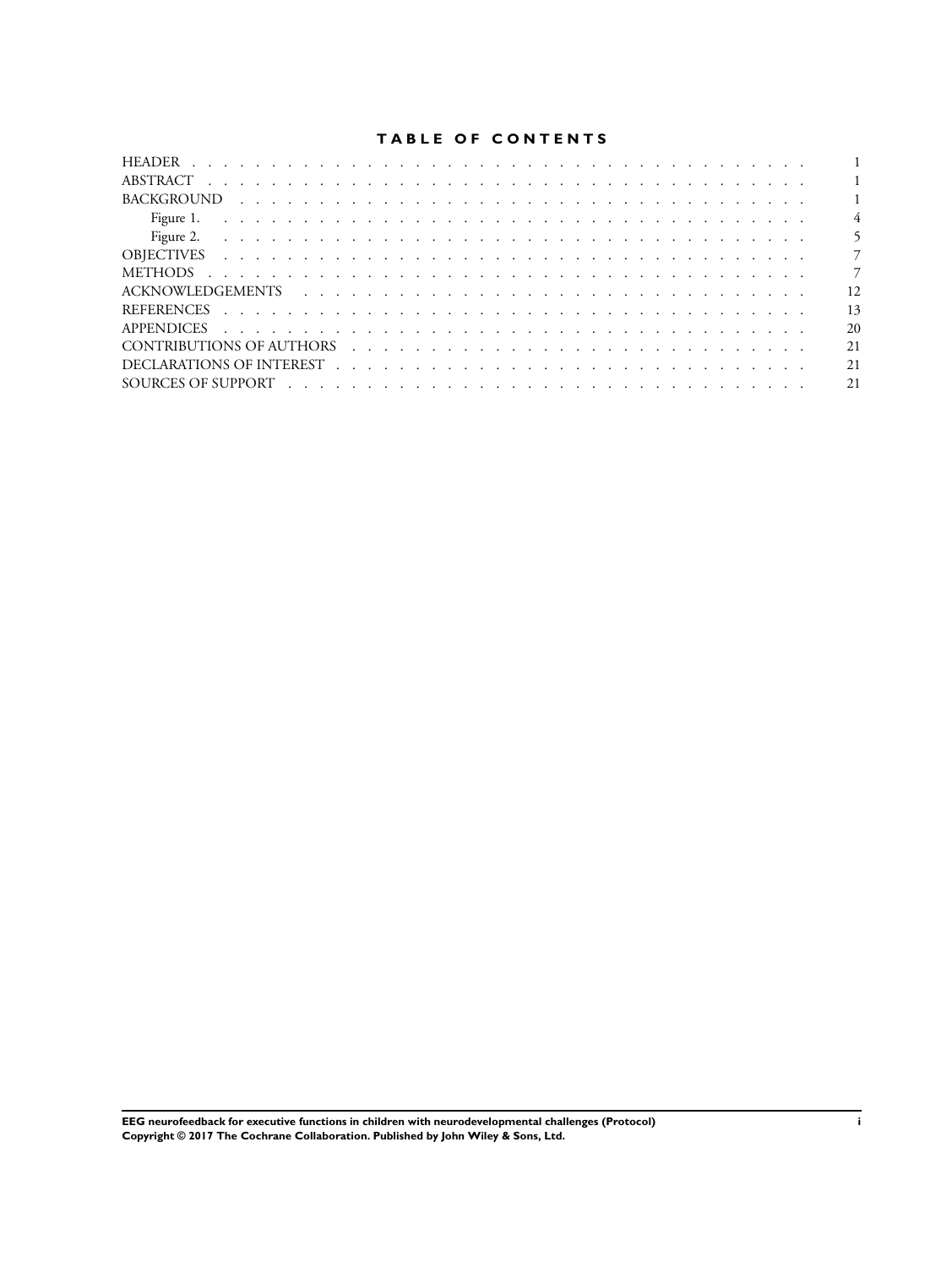# <span id="page-5-0"></span>**EEG neurofeedback for executive functions in children with neurodevelopmental challenges**

Jasmin K Landes<sup>1</sup>, Corinne L Reid<sup>2</sup>, Martijn Arns<sup>3,4,5</sup>, Nicholas A Badcock<sup>6,7,8</sup>, Tomas Ros<sup>9</sup>, Stefanie Enriquez-Geppert<sup>10</sup>, Max K Bulsara<sup>11</sup>, Stefano Brini<sup>1,12,13</sup>, Sheida Rabipour<sup>14</sup>, Mimma Mason<sup>15</sup>, Niels Birbaumer<sup>16,17</sup>, Bethanie Gouldthorp<sup>1</sup>, Mike Anderson<sup>1</sup>

<sup>1</sup> School of Psychology and Exercise Science, Murdoch University, Perth, Australia. <sup>2</sup> School of Health in Social Science, The University of Edinburgh, Edinburgh, UK. <sup>3</sup>Research Institute Brainclinics, Nijmegen, Netherlands. <sup>4</sup>neuroCare Group, Munich, Germany. <sup>5</sup>Department of Experimental Psychology, Utrecht University, Utrecht, Netherlands. <sup>6</sup>Department of Cognitive Science, Macquarie University, Sydney, Australia. <sup>7</sup> Perception in Action Research Centre, Macquarie University, North Ryde, Australia. <sup>8</sup> ARC Centre of Excellence in Cognition and its Disorders, Macquarie University, Sydney, Australia. <sup>9</sup>Department of Neuroscience, University of Geneva, Geneva, Switzerland. <sup>10</sup>Clinical and Developmental Neuropsychology, University of Groningen, Groningen, Netherlands. <sup>11</sup> Institute for Health Research, The University of Notre Dame Australia, Fremantle, Australia. <sup>12</sup> Department of Psychology and Speech-Language Pathology, University of Turku, Turku, Finland. <sup>13</sup>Turku Brain and Mind Center, Turku, Finland. <sup>14</sup>School of Psychology, University of Ottawa, Ottawa, Canada. <sup>15</sup> Pearson Australia Group Pty Ltd, Sydney, Australia. <sup>16</sup>Institute of Medical Psychology and Behavioral Neurobiology, Eberhard-Karls-University Tuebingen, Tuebingen, Germany. <sup>17</sup>WYSS Center for Bio and Neuroengineering, Geneva, Switzerland

Contact address: Jasmin K Landes, School of Psychology and Exercise Science, Murdoch University, Project KIDS, Building 190, 90 South Street, Perth, Western Australia, 6150, Australia. [J.Landes@murdoch.edu.au](mailto:J.Landes@murdoch.edu.au), [jasmin.landes@gmail.com](mailto:jasmin.landes@gmail.com).

**Editorial group:** Cochrane Developmental, Psychosocial and Learning Problems Group. **Publication status and date:** New, published in Issue 12, 2017.

**Citation:** Landes JK, Reid CL, Arns M, Badcock NA, Ros T, Enriquez-Geppert S, Bulsara MK, Brini S, Rabipour S, Mason M, Birbaumer N, Gouldthorp B, Anderson M. EEG neurofeedback forexecutive functions in children with neurodevelopmental challenges. *Cochrane Database of Systematic Reviews* 2017, Issue 12. Art. No.: CD012890. DOI: 10.1002/14651858.CD012890.

Copyright © 2017 The Cochrane Collaboration. Published by John Wiley & Sons, Ltd.

# **A B S T R A C T**

This is a protocol for a Cochrane Review (Intervention). The objectives are as follows:

To assess the effectiveness of EEG neurofeedback as treatment for inhibition and updating problems in children facing neurodevelopmental challenges.

# **B A C K G R O U N D**

Neurodevelopmental disorders encompass a range of conditions, each with cognitive challenges that become apparent during childhood. Historically, these have been conceptualised as various distinct disorders on the basis of clinical phenotype and the classification of symptom clusters in the *Diagnostic and Statistical Manual of Mental Disorders* (DSM) *Fourth Edition Text Revision* (DSM-

IV-TR) or *Fifth Edition* (DSM-5), or in the *International Classification of Diseases, 10th Revision* (ICD-10) [\(APA 2000;](#page-17-0) [APA](#page-17-0) [2013](#page-17-0); [WHO 1993\)](#page-17-0). Neurodevelopmental disorders include conditions such as intellectual disability; autism; Asperger syndrome; fetal alcohol spectrum disorder (FAS); fragile X syndrome; Down syndrome; and attention deficit hyperactivity disorder (ADHD) [\(Bishop 2008](#page-17-0); [Bishop 2010\)](#page-17-0). However, existing classifications for

**EEG neurofeedback for executive functions in children with neurodevelopmental challenges (Protocol) 1 Copyright © 2017 The Cochrane Collaboration. Published by John Wiley & Sons, Ltd.**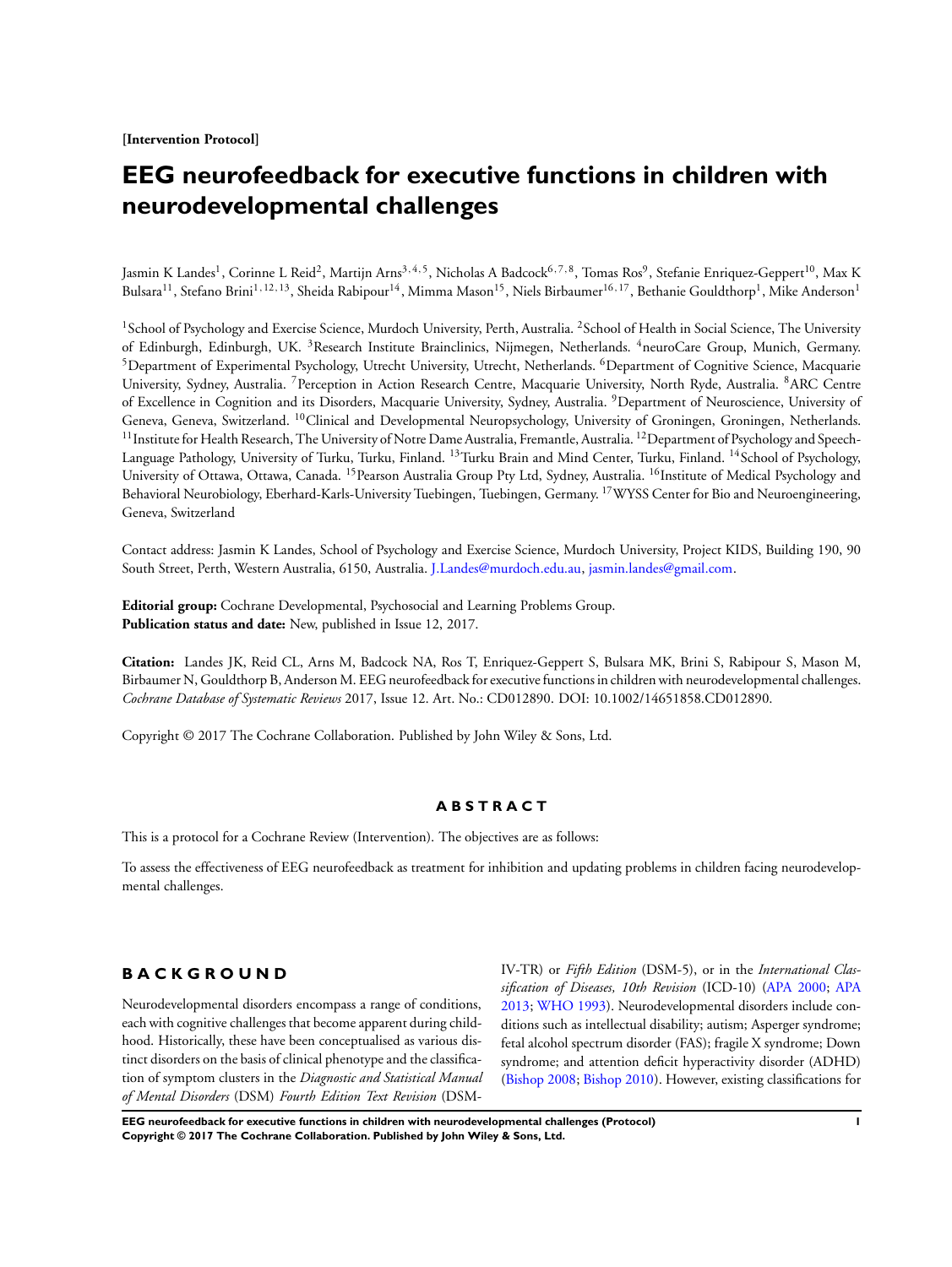neurodevelopmental disorders are not mutually exclusive, nor are these taxonomic systems intended to speak to causation - this presents a significant limitation when treatment options are considered.

Recent development of the Research Domain Criteria (RDoC) has encouraged scientists to undertake transdiagnostic reanalysis of disorders in the interests of identifying shared causal pathways and consequently informing more effective prophylactic or curative responses, or both [\(Coghill 2015\)](#page-17-0). At the same time, emerging literature on neural circuitry is illuminating development of circuits that mediate core complex cognitive processes and behaviours in ways that cut across these diagnostic groups [\(Glahn](#page-17-0) [2016](#page-17-0)). Rather than distinct disorders, it is hypothesised that different phenotypes emerge as a result of the complex interplay of environment and biology within these neural circuits [\(Cuthbert 2010;](#page-17-0) [Rutter 2010\)](#page-17-0). For example, common cognitive functions that are implicated in a range of mental illnesses as well as in intellectual and behavioural disorders include reward response, emotional regulation, extinction, working memory, and response inhibition [\(Insel 2010a](#page-17-0); [Leckman 2010\)](#page-17-0). In cognitive terms, these processes are summarised under the umbrella term 'executive functions' or cognitive control [\(Davidson 2006;](#page-17-0) [Garvey 2016](#page-17-0)). They form the point of transdiagnostic intersect for several neurodevelopmental disorders [\(Doyle 2015;](#page-17-0) [Insel 2010b](#page-17-0)).

Inhibition and updating dominate the executive function literature and are the cognitive functions that have received the most attention as key functions of executive control [\(Miyake 2000;](#page-17-0) [St.](#page-17-0) [Clair-Thompson 2006\)](#page-17-0). As such, they form a secure conceptual platform for this review. Inhibition refers to the capacity to inhibit task-irrelevant distractors and to resolve conflict in pursuit of a particular goal [\(Barkley 1997;](#page-17-0) [Hughes 2002](#page-17-0); [Miyake 2000;](#page-17-0) [Padmanabhan 2015](#page-17-0); [Sergeant 2000](#page-17-0)). Inhibition is implicated in tasks such as the Stroop or Flanker task. Updating refers to the functioning of working memory and is implicated in coding of new information and, accordingly, in revising the information that is currently held in working memory. This function is targeted by tasks such as letter or digit memory and the Rey Auditory Verbal Learning Task ([Kane 2003;](#page-17-0) [Miyake 2000](#page-17-0)). Electroencephalographic (EEG) neurofeedback training provided to target inhibition and updating is described in the literature.

In sum, EEG neurofeedback treatment for neurodevelopmental disorders targeting the circuitry for inhibition or updating provides hope for prevention and remediation and will serve as the focus of this review.

# **Description of the condition**

A considerable proportion of the population is affected by neurodevelopmental disorders including the following.

1. **Autism.** It is estimated that 1 in 160 children worldwide has a diagnosis of autism, which equates to more than 7.6 million disability-adjusted life-years and 0.3% of the global burden of disease [\(WHO 2013](#page-17-0); [WHO 2016a\)](#page-17-0).

2. **ADHD.** It is estimated that 39 million people are affected by ADHD globally ([WHO 2013](#page-17-0)). American reports suggest that approximately 11% of children between 4 and 17 years of age (6.4 million) are affected [\(Visser 2014](#page-17-0)). Australian figures suggest that 7.4% (298,000) of 4- to 17-year-olds who had a mental disorder between 2013 and 2014 suffered from ADHD [\(Lawrence 2015](#page-17-0)). Between 5 and 14 years of age, an estimated 3.4% of total years (1800 years) is lived in ill health or with disability, making ADHD the eighth leading cause of non-fatal loss of health for children in this age group in Australia [\(AIHW](#page-17-0) [2011](#page-17-0)).

3. **Intellectual disabilities.** An international meta-analysis in 29 countries indicated that, on average, 10.37 individuals among every 1000 people are affected [\(Maulik 2011\)](#page-17-0). This is the seventh leading cause of non-fatal loss of health for children between birth and five years of age in Australia, with an estimated 4.3% of total years (700 years) lived in ill health or with disability ([AIHW 2011\)](#page-17-0).

4. **Down syndrome, FAS disorder, and fragile X syndrome.** These conditions have received little attention in statistical accounts; therefore, epidemiological data on these specific intellectual disorders are limited to prevalence rates. The incidence rate for Down syndrome is estimated to be around 1 in 1000 to 1 in 1100 live births worldwide [\(WHO 2016b](#page-17-0)). Western Australia reported estimates of FAS disorder of 0.4 per 1000 live births for the total population between 2000 and 2004 [\(Bower 2007](#page-17-0)). Roozen indicated that between 1990 and 2005 the reported occurence of FAS disorder in Canada, Italy, and the United States was in between 30.52 and 47.13 per 1000, and, in South Africa, the prevalence of FAS disorder is particularly high, at 113.22 per 1000 [\(Roozen 2016\)](#page-17-0). In the absence of life expectancy data for fragile X syndrome, and given the strong genetic component involved in development of this disorder, prevalence rates are expected to be the same across all age groups [\(Brown 2010\)](#page-17-0). Leykin reported that numbers of Australian persons with fragile X syndrome were expected to range between 1362 and 4309 for a full mutation with intellectual disability, and Brown anticipated numbers of 13,466 and 87,137 with a permutation ([Brown 2010](#page-17-0); [Leykin 2009\)](#page-17-0). Crawford estimated that 1 in 3717 individuals of European descent is affected by this condition [\(Crawford 2002\)](#page-17-0). Youings projected that 1 in 5530 persons in the United Kingdom would receive a diagnosis of fragile X syndrome, and, most recently, Coffee anticipated that fragile X syndrome would occur in 1 in 5161 males in the United States ([Coffee 2009](#page-17-0); [Youings 2000\)](#page-17-0). In sum, neurodevelopmental disorders exact a significant toll on individuals, families, and communities. Gaining an understanding of causal pathways with a view toward prevention

**EEG neurofeedback for executive functions in children with neurodevelopmental challenges (Protocol) 2 Copyright © 2017 The Cochrane Collaboration. Published by John Wiley & Sons, Ltd.**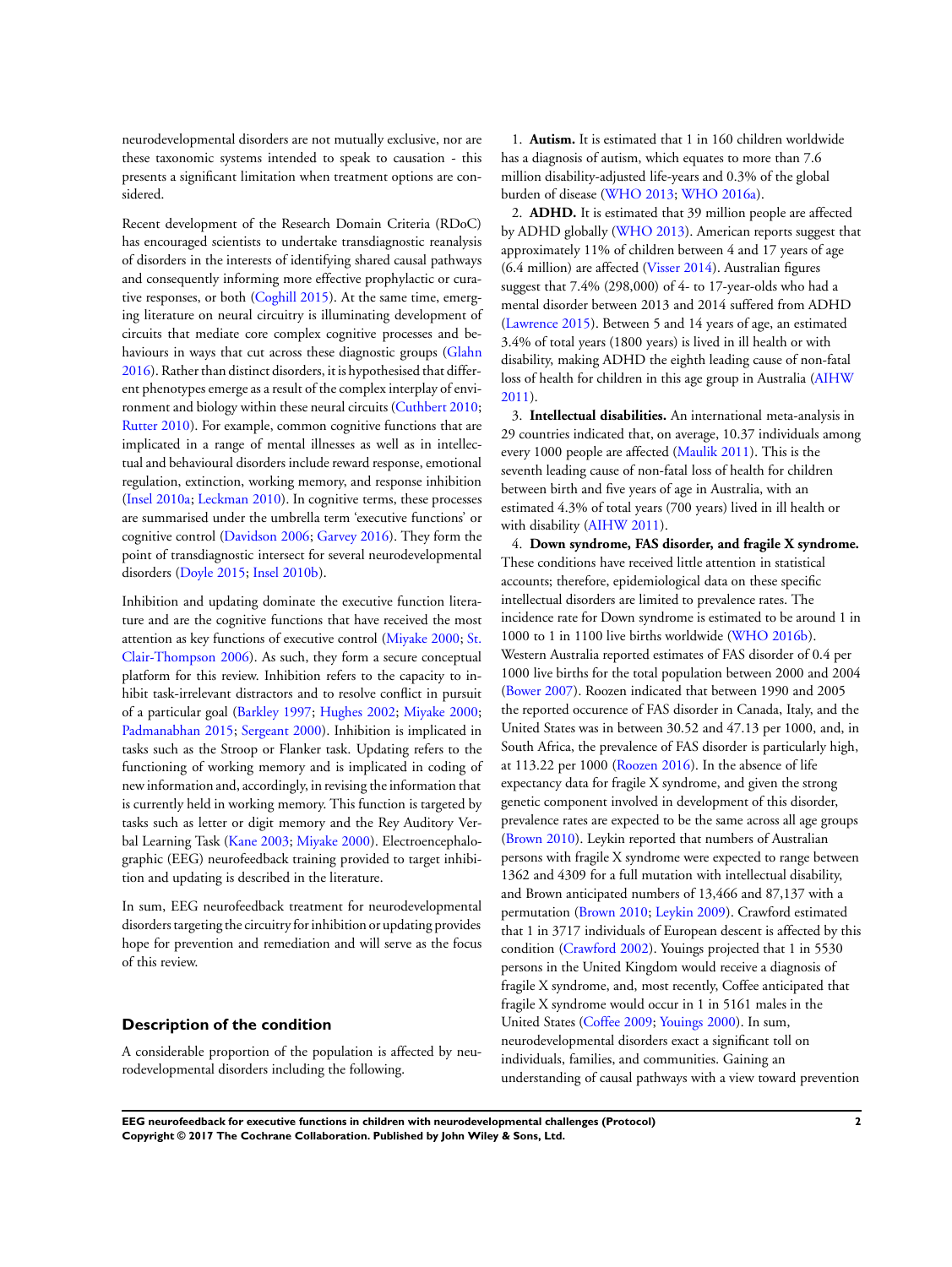or remediation should be seen as a priority.

Difficulties with cognitive control are evident in the neurocognitive profiles of many individuals with different neurodevelopmental disorders and are implicated in the behavioural and emotional presentation of affected children [\(Happé 2006;](#page-17-0) [Pennington](#page-17-0) [1996](#page-17-0)). For example, problems related to inhibition and updating are present to varying degrees. The neurocognitive profiles of children with fragile X syndrome and ADHD most often indicate problems with inhibitory control, which overlap with clinical features of impulsivity and hyperactivity [\(Bari 2013](#page-17-0); [Happé 2006;](#page-17-0) [Hooper 2008](#page-17-0); [Knox 2012](#page-17-0); [Oosterlaan 2005](#page-17-0)). Difficulties with updating are implicated in Down syndrome, fragile X syndrome, and intellectual disability, all of which have been associated with limited ability to hold, manipulate, and process incoming information [\(Daunhauer 2014;](#page-17-0) [Hartman 2010;](#page-17-0) [Hooper 2008](#page-17-0)).

Executive functioning, the central mechanism required for cognitive control, refers to the ability of the cognitive system to co-ordinate internal processes (e.g. perceptual selection and maintenance of contextual information) in pursuit of performance of specific tasks (e.g. reading a book) [\(Botvinick 2001](#page-17-0)). Although phenotypic presentations of difficulties in this area can be diverse, their impact on functioning generally aggregates and worsens as an individual gets older [\(Goldstein 2010;](#page-17-0) [Masten 2005\)](#page-17-0). Thus, when treatments for executive functioning challenges are considered, patient age is critical.

Executive functions develop rapidly during childhood (from about the age of six years) and adolescence (e.g. [Anderson 2002](#page-17-0)). Not only does executive control typically improve during this time, but the nature of these functions is more fully differentiated [\(Brydges 2012](#page-17-0); [Brydges 2014a](#page-17-0); [Shing 2010\)](#page-17-0). The growing neuroplasticity literature informs us that integral to the maturation of a child's nervous system are sensitive (but not necessarily critical) periods for development ([Davis 2009](#page-17-0); [Happé 2014](#page-17-0); [Heim](#page-17-0) [2012](#page-17-0); [Knudsen 2004;](#page-17-0) [Newport 2001;](#page-17-0) [Perani 2003;](#page-17-0) [Wachs 2014;](#page-17-0) [Weber-Fox 1996](#page-17-0)). During these sensitive periods, the brain is particularly susceptible to change through experience, with potential for diminished remediation in adulthood. Therefore, considering treatment possibilities, such as EEG neurofeedback, during emerging stages of executive functions provides hope for remediating long-term dysfunction [\(Sonuga-Barke 2010\)](#page-17-0). This developmental period accounts for the choice of age groups included in the present review. We will focus on children and adolescents between 6 and 18 years of age. As executive dysfunction plays a role in various disorders, review authors will not discriminate between disorders. Instead, we will focus on core executive functions targeted through EEG neurofeedback, specifically, inhibition and updating.

## **Description of the intervention**

Cognitive-behavioural therapy, behavioural intervention, medical treatment, or a combination of at least two of these is currently employed to manage symptoms of neurodevelopmental disorders [\(Ageranioti-Bélanger 2012](#page-17-0); [Fabiano 2009;](#page-17-0) [Hsia 2014;](#page-17-0) [Moskowitz 2011;](#page-17-0) [Murawski 2015;](#page-17-0) [Narzisi 2014;](#page-17-0) [Reichow 2011;](#page-17-0) [Scheifes 2013](#page-17-0); [Weston 2016\)](#page-17-0). Conclusions regarding the effectiveness of non-invasive symptomatic treatment approaches are often limited by methodological weaknesses, such as lack of methodological rigour or lack of randomisation during group allocation, and future research is needed to further evaluate treatment options ([Ozonoff 1998](#page-17-0); [Reid 2015;](#page-17-0) [Walters 2016\)](#page-17-0). The current alternative to non-invasive approaches is pharmacological intervention. The pharmacological treatment pathway serves as a popular means of symptom control, particularly for children with ADHD [\(Banaschewski 2006;](#page-17-0) [Faraone 2010;](#page-17-0) [Scheifes 2013](#page-17-0)). Although pharmacological interventions may be deemed a moderately effective treatment option, side effects (e.g. headaches, dizziness, reduced appetite, growth restriction), lack of certainty around potential long-term risks, reappearance of symptoms after discontinuation of treatment, and non-response to medication have sparked the search for non-invasive long-term treatments that can be provided without negative consequences [\(Graham 2011](#page-17-0); [Heinrich](#page-17-0) [2007](#page-17-0); [Jensen 2007](#page-17-0); [Murray 2008](#page-17-0)).

Technical advances have seen the development of EEG neurofeedback as a promising, non-pharmacological mode of intervention that can be used to help train, prevent or remediate participants' cognitive impairment at the source. EEG neurofeedback is commonly conceptualised as computer game-based training of awareness or control of cognitive state that can be achieved by providing participants with real-time feedback on their own brain states [\(Figure 1](#page-8-0)). It is thought that participants can learn to modify or control targeted brain-state activity, inducing neural plasticity, which leads to improved self-regulation in daily activities.

**EEG neurofeedback for executive functions in children with neurodevelopmental challenges (Protocol) 3 Copyright © 2017 The Cochrane Collaboration. Published by John Wiley & Sons, Ltd.**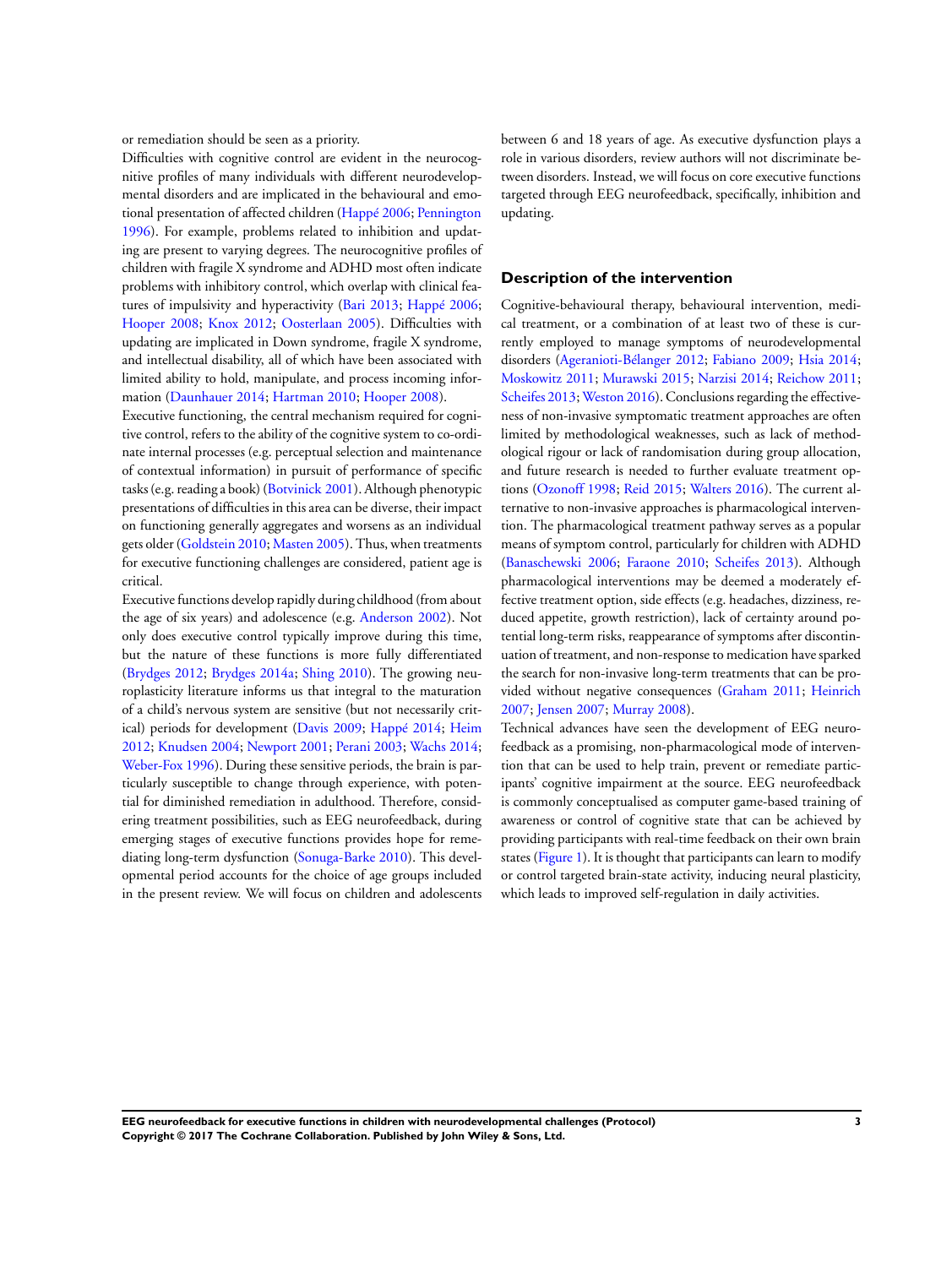<span id="page-8-0"></span>**Figure 1. Neurofeedback intervention loop. This figure is adapted from Bagdasaryan and Le Van Quyen. It depicts a simplified overview of neurofeedback that is delivered via electroencephalography (EEG) (Bagdasaryan 2013). During the neurofeedback session, the individual's brain signal is acquired through the EEG equipment (A, B). The software processes the incoming brain signal and provides information about the degree of alignment between the participant's real-time brain activity and predetermined training goal parameters (C, D). This information is presented to the participant as visual or auditory feedback in real time, to continuously update the participant about modulation of his or her own brain activity (E; Bagdasaryan 2013; Huster 2014).**



EEG neurofeedback is not dependent on complex verbal instructions; therefore, this brain-training intervention can be effectively implemented cross-culturally and in groups with language and communication impairment. It is designed to be embedded in a game format, which offers face validity as a treatment for children. Currently, neither implementation of this approach in the community nor training of healthcare providers is monitored by an accredited organising body. Instead, implementation of EEG neurofeedback is based on the personal preferences of providers and consumers, which makes a systematic review of the evidence base for this treatment a critical task.

EEG neurofeedback training comprises a range of elements. A fundamental technical component of this intervention is the technology that is used to monitor the degree of alignment between the participant's brain activity and the pre-set goal parameter. Various brain-imaging techniques have been utilised for the intervention, such as near-infrared spectroscopy (NIRS), functional magnetic resonance imaging (fMRI), and electroencephalography (EEG) ([Egner 2001](#page-17-0); [Marx 2015](#page-17-0); [Scharnowski 2015\)](#page-17-0). Experimental research to appraise various brain-imaging techniques is ongoing; however, to date, no one technique has been identified as the superior method for obtaining neurofeedback, nor is compelling evidence available to support the use of one technique over another. Therefore, we argue that to get the most accurate picture of changes in brain activity, such as those required in a microanalysis of learning, a measure that can capture the most finegrained changes in milliseconds rather than seconds is preferable [\(Sauseng 2008](#page-17-0)). Because it offers the highest temporal resolution of all known techniques, EEG is the only technology that meets

**EEG neurofeedback for executive functions in children with neurodevelopmental challenges (Protocol) 4 Copyright © 2017 The Cochrane Collaboration. Published by John Wiley & Sons, Ltd.**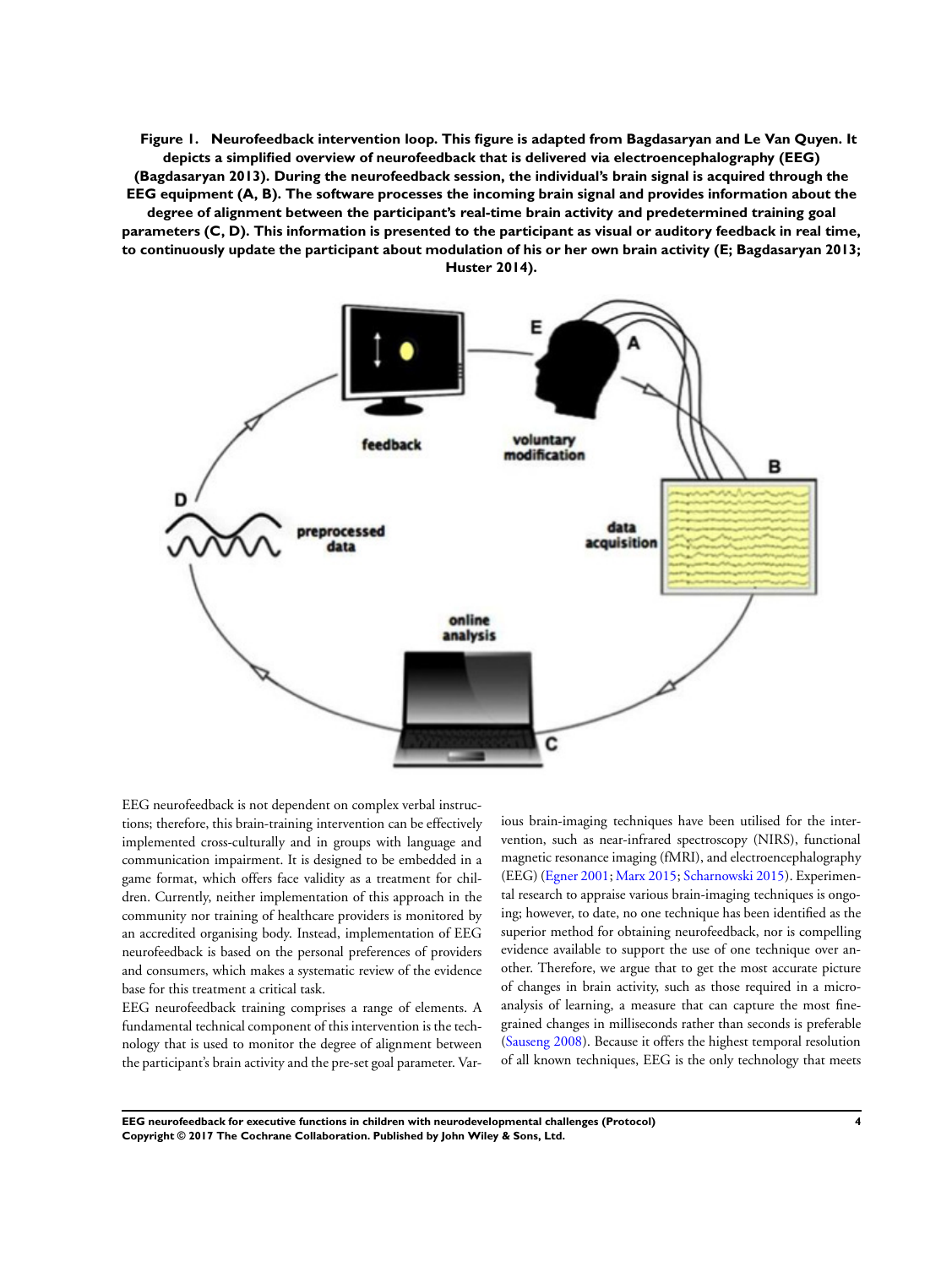<span id="page-9-0"></span>this criterion. Additionally, EEG is less costly and is more widely used than alternatives (Figure 2). Its use is also more feasible than, for example, fMRI when healthcare providers are working with children, as the experience of being inside an MRI machine can be unsettling and may disrupt optimal task completion.

**Figure 2. Publication rates between 2006 and 2016 of journal articles examining EEG-, fMRI-, and NIRSneurofeedback, as indexed by Scopus.FootnotesEEG: electroencephalogram; fMRI: functional magnetic resonance imaging; NIRS: near-infrared spectroscopy.**



EEG is a non-invasive method that is used to measure the brain's electrical activity along the scalp via sensors or electrodes. During setup of EEG neurofeedback, these electrodes are placed on the head of the participant, and training goal parameters define features of the EEG signal that are to be trained (i.e. EEG frequency); the number of electrodes; the placement location of electrodes on the scalp; and the number, duration, and frequency of sessions (e.g. to decrease theta/alpha activity and increase beta activity, one electrode at Cz for 12 sessions overall, split into three 45-minute sessions per week; to increase sensorimotor rhythm and suppress

theta activity, individualised training at, for example, C3 and C4, for 30 sessions overall, split into two 20-minute sessions per week; and to increase sensorimotor rhythm and suppress theta activity, electrode placement at C4 for 40 sessions overall, split into 20 meetings of two 60-minute sessions each with a short break in between [\(Arnold 2013;](#page-17-0) [Lansbergen 2011;](#page-17-0) [Perreau-Linck 2010](#page-17-0))). Once EEG neurofeedback equipment is set up, the participant's neural variability is recorded and analysed in real time, and the degree of alignment between set parameters and the person's neu-

**EEG neurofeedback for executive functions in children with neurodevelopmental challenges (Protocol) 5 Copyright © 2017 The Cochrane Collaboration. Published by John Wiley & Sons, Ltd.**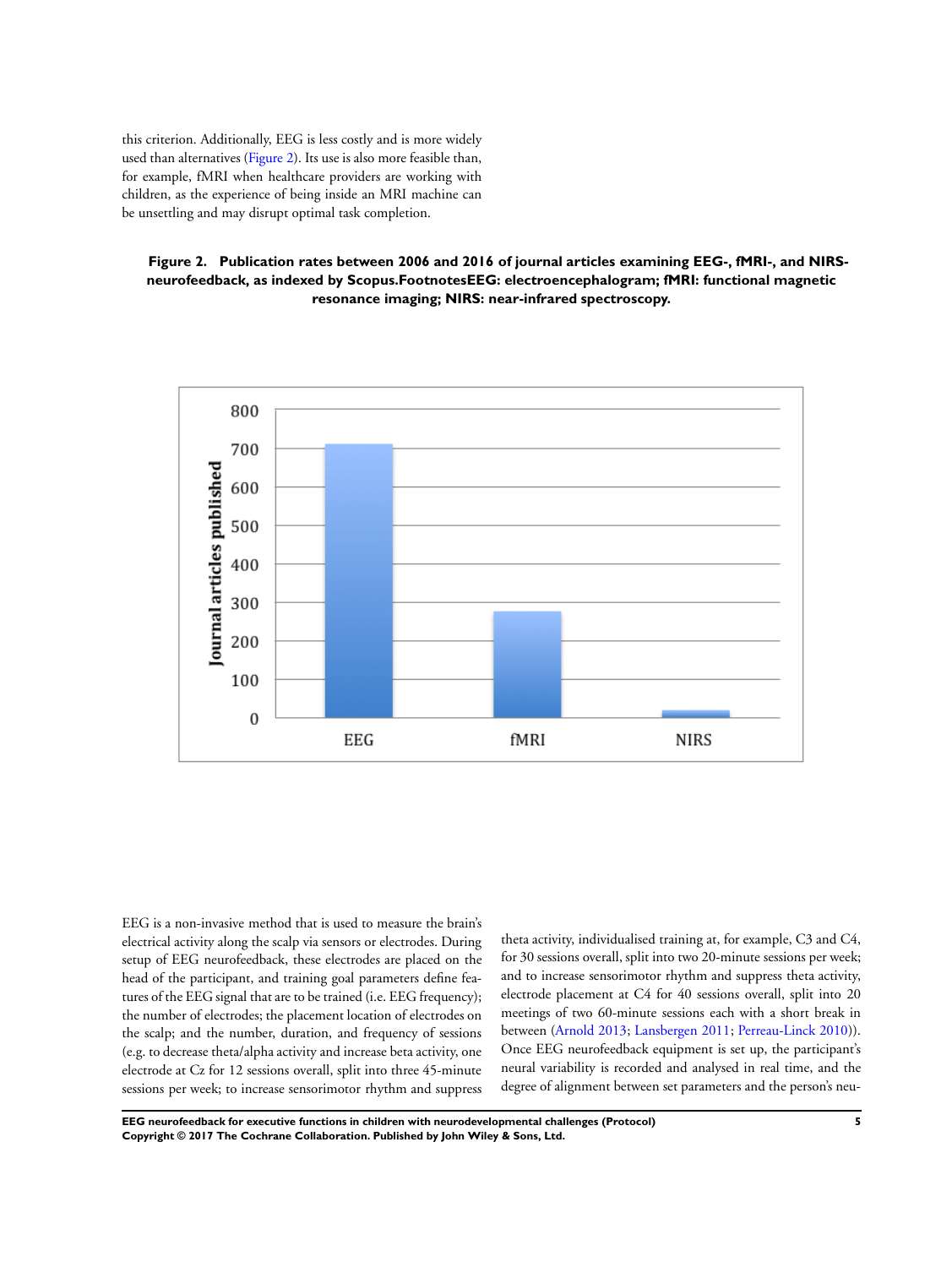ral activity is communicated in the form of visual or auditory feedback. Visual feedback may consist of a blurry picture of an animated character. Only when the participant's ongoing neural variability matches goal parameters would the picture become clear. Alternative visual feedback may be received in the form of virtual reality tasks, animated games, waveforms, or graphs (e.g. [Linden 1996\)](#page-17-0). Auditory feedback may comprise tones that change in volume, pitch, or duration as recorded activity fluctuates ([Egner](#page-17-0) [2002](#page-17-0)).

The elaborate setup of the intervention poses interesting challenges for comparison or control groups in EEG neurofeedback research. As the technology is integral to EEG neurofeedback, the most rigourous and the only form of placebo for which blinding is possible is sham EEG neurofeedback. During sham EEG neurofeedback, the participant receives feedback unrelated to his or her own performance but based on pre-recorded or artificial EEG activity. Apart from the technical elements that make it challenging to find a placebo or carry out blinding, participants unsuccessfully attempt to learn to modulate their (fictitious) neural activity, often resulting in poor compliance or frustration. Therefore, rather than subjecting participants to a blinding trial, EEG neurofeedback research frequently implements alternative comparators such as conventional treatments (i.e. active, non-invasive control trials, for example, behavioural management interventions) and waitlist controls, by which participants wait for their active treatment intervention [\(Sonuga-Barke 2013\)](#page-17-0).

Uncertainty in the literature pertains to the measurable effect of EEG neurofeedback, as well as to effects of technology, target frequency, electrode location, feedback type, number of sessions, and session duration on the efficacy of the intervention. Each of these intervention components forms a critical part of the intervention. In theory, any changes in the composition of these parts can influence the efficacy of EEG neurofeedback and may constitute distinct therapeutic approaches. In the absence of an evidence base for EEG neurofeedback, clinical practice currently operates on the basis of literature that has produced favourable EEG neurofeedback outcomes in the past (e.g. [Arnold 2013;](#page-17-0) [Lubar 1995a\)](#page-17-0). Each component needs further research to explore its influence on the intervention process. With a growing number of EEG neurofeedback studies and approaches, it is not clear which frequency, electrode location, number of sessions, technology, or feedback type provides the best EEG neurofeedback therapy for children with executive functioning problems. As a starting point, we will look at the current literature and will investigate the fundamental effectiveness of EEG neurofeedback.

# **How the intervention might work**

Traditionally, researchers have conceptualised the neurofeedback loop as a learning process, which follows behavioural learning mechanisms of operant conditioning. Operant conditioning studies (e.g. Schedules of Reinforcement) have shown that targeted participant behaviour can be regulated by providing positive reinforcement immediately after the targeted behaviour occurs [\(Ferster](#page-17-0) [1957](#page-17-0)). It is of great importance that the relationship between the behaviour and the reinforcement is clear to the learner. As such, the timing of presentation of the reinforcer is crucial, as even small delays (as little as a second) can decrease the strength of the association between the reinforcer and the target behaviour that is to be reinforced [\(Skinner 1958](#page-17-0)). Use of EEG in the neurofeedback paradigm has enabled researchers to seek more immediate and more secure associations via measurable aspects of behaviours and reinforcers, such as by targeting the specific oscillations that underlie clinical symptoms like impulsivity or hyperactivity as the independent variable [\(Gevensleben 2012](#page-17-0)). It is therefore conceivable that the capacity for EEG neurofeedback to provide subsecond feedback may make it especially efficient as an approach to behaviour modification and brain plasticity, as compared with mental regulation unassisted by feedback ([Bai 2014;](#page-17-0) [Beatty 1974](#page-17-0)). Nevertheless, it should be noted that this potential advantage of high temporal resolution of EEG over other neurofeedback techniques has not been demonstrated.

Progressing technology has enabled researchers to seek clues in an attempt to describe EEG neurofeedback mechanisms from a biological viewpoint. As mentioned earlier, during EEG neurofeedback, the participant is provided with feedback about differences between target parameters and their actual neural activity. In theory, through this feedback, the participant can learn to modulate brain activity towards the target parameter. Fundamental to this step is the idea that, during training, the participant learns to memorise the neural or behavioural state at the time of the reward, which facilitates reproduction of this same pattern in the future. Currently, the mechanisms that underpin this learning process have not been fully illuminated. However, principles of neuroplasticity may provide further clues to the causal pathway.

Neuroplasticity refers to the unique ability of the brain to grow neurons and to alter neural connections in response to experiences ([Siegel 2010](#page-17-0)). Imaging studies have indicated, for example, how training in activities such as music, exercise, or meditation can have a lasting impact on brain structure or function, or both [\(Vance 2010;](#page-17-0) [Zatorre 2013\)](#page-17-0). This finding highlights the fact that repeated, activity-dependent experiences can have a lasting impact on the brain [\(Ganguly 2013\)](#page-17-0). Converging evidence suggests that reinforcing a particular oscillatory pattern through EEG neurofeedback training increases the likelihood that the same pattern will be reproduced more easily in the future [\(Lubar 1995b;](#page-17-0) [Ros 2010](#page-17-0)). For the beta rhythm, for example, this effect is robust enough to be detected up to three years after EEG neurofeedback training ([Engelbregt 2016\)](#page-17-0). This supports the fundamental premise of EEG neurofeedback that the brain can be conditioned to exhibit certain oscillatory patterns.

Theoretically, this phenomenon might be explained by a combination of previously established plasticity mechanisms, such as associative and homeostatic forms [\(Ros 2014](#page-17-0)). The principle of associative (i.e. Hebbian) plasticity suggests that "synapses that fire

**EEG neurofeedback for executive functions in children with neurodevelopmental challenges (Protocol) 6 Copyright © 2017 The Cochrane Collaboration. Published by John Wiley & Sons, Ltd.**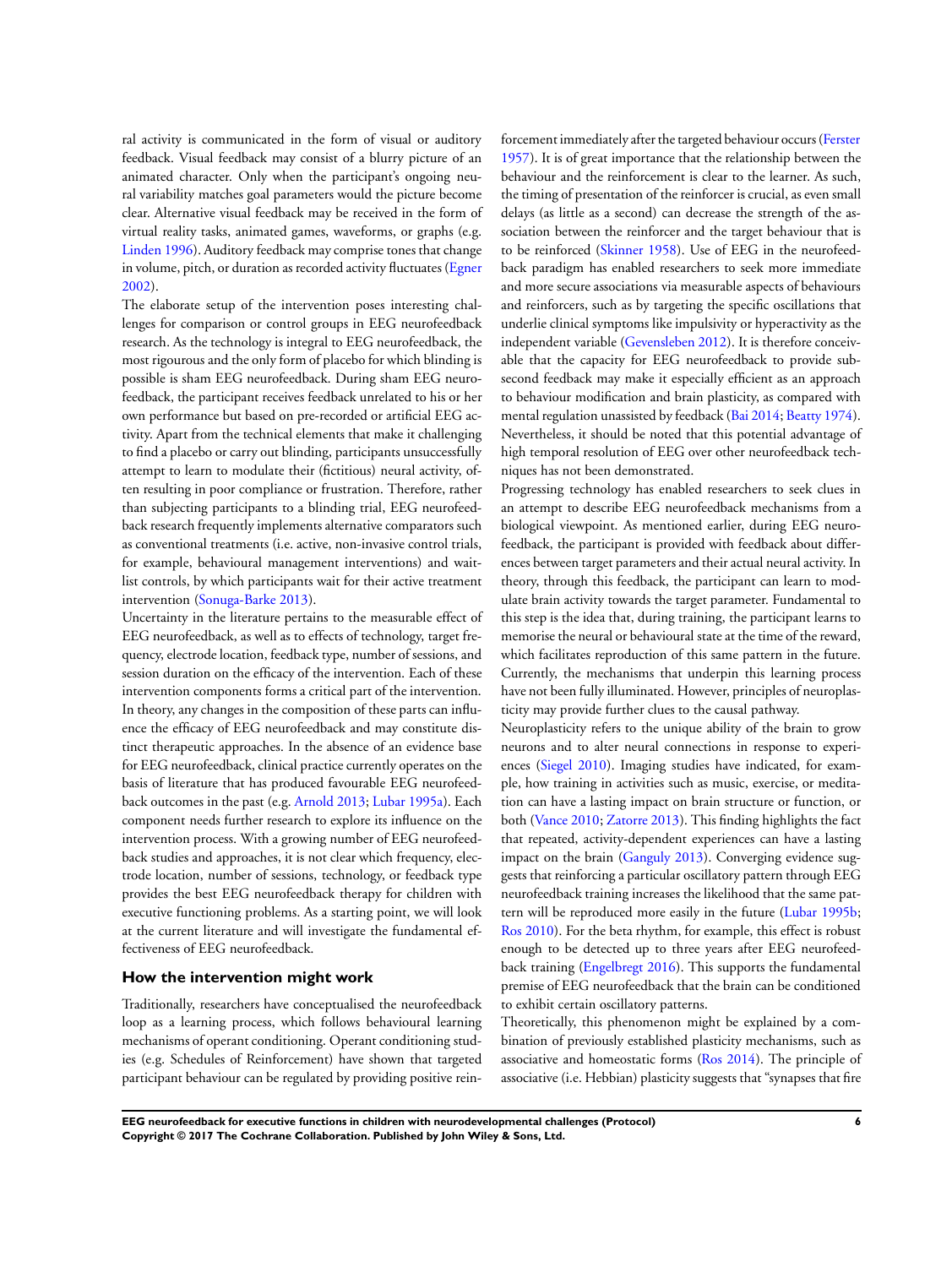together, wire together and synapses that fire apart, wire apart" [\(Knoblauch 2012\)](#page-17-0). Neurophysiological evidence indicates that the amplitude of EEG oscillations is augmented by the number of neurons (or synaptic potentials) ([Musall 2014](#page-17-0)). Therefore, with repeated training, the connections between neuron populations that are amplified or synchronised to create a particular oscillatory pattern would strengthen, facilitating generation of this pattern in the future. Common to all these theories is the hypothesis that modification of neural circuitry is possible and is likely to result in observable behavioural changes.

At a more technical level, during EEG neurofeedback, electrodes that are placed on the scalp measure the synchronised, rhythmical fluctuations of local field potentials of groups of neurons, also known as neural oscillations. These oscillations arise from the excitatory postsynaptic potentials (EPSPs) of large groups of neurons, resulting in a measurable EEG signal at scalp level ([Nunez 2000](#page-17-0)). Synchronised oscillatory activities are associated with cognitive abilities such as inhibition (for a review, see Klimesch), updating of working memory, and temporary maintenance of information in working memory, which suggests that neural oscillations are a fundamental functional mechanism in cortical computation [\(Deiber](#page-17-0) [2007](#page-17-0); [Klimesch 2006](#page-17-0); [Sauseng 2010\)](#page-17-0).

# **Why it is important to do this review**

Executive functions play a critical role in everyday life. Performance of complex tasks, academic achievement, and later success in life are mediated by the development of executive functioning [\(Garavan 1999;](#page-17-0) [Miyake 2000](#page-17-0); [St. Clair-Thompson 2006](#page-17-0)). EEG neurofeedback treatment provides hope for prevention and remediation of difficulties in the area of executive functioning for children with neurodevelopmental disorders. New EEG neurofeedback protocols are continuously being tested to determine what most effectively reduces or remediates executive functioning difficulties in neurodevelopmental disorders such as inhibition and updating (e.g. [Kouijzer 2009](#page-17-0)). However, commercial use of EEG neurofeedback is currently outpacing the evidence base. The economic cost of this intervention is high for parents, but patient desperation is also high. A history of poorly researched interventions for children (e.g. studies by Bishop and Stephenson) has encouraged the profession to take greater accountability in establishing the effectiveness of new treatments as a matter of priority and professional ethics [\(Bishop 2007](#page-17-0); [Stephenson 2008\)](#page-17-0). Use of EEG neurofeedback as an intervention for children with neurodevelopmental problems has reached just such a critical juncture. It is imperative that the evidence base for these interventions is now put to the test.

This systematic review is the first of its kind and therefore will make a unique contribution to the EEG neurofeedback literature. It is preliminary to any further investigations of the cost-effectiveness or feasibility of this intervention. If the effectiveness of EEG neurofeedback is supported by this review, it is conceivable that

additional research will be conducted to identify its applicability to other mental health conditions or age groups.

# **O B J E C T I V E S**

To assess the effectiveness of EEG neurofeedback as treatment for inhibition and updating problems in children facing neurodevelopmental challenges.

# **M E T H O D S**

# **Criteria for considering studies for this review**

#### **Types of studies**

All randomised controlled trials (RCTs) (i.e. random allocation of participants to treatment, control, or follow-up groups) and quasi-RCTs (i.e. allocation of participants to intervention or control groups via date of birth, etc.).

# **Types of participants**

Children or adolescents, or both, aged 6 to 18 years with executive functioning difficulties in the domains of inhibition and updating. We will identify these neurodevelopmental challenges in the literature via the clinical diagnosis of a neurodevelopmental disorder such as intellectual disability, autism spectrum disorder (ASD), FAS disorder, fragile X syndrome, Down syndrome, and ADHD, as specified by the *Diagnostic and Statistical Manual of Mental Disorders* (DSM) *Fourth Edition Text Revision* (DSM-IV-TR) or *Fifth Edition* (DSM-5), or by the *International Classification of Diseases, 10th Revision* (ICD-10) ([APA 2000](#page-17-0); [APA 2013;](#page-17-0) [WHO 1993\)](#page-17-0).

## **Excluded participants**

We will exclude participants with severe brain damage, epilepsy, Tourette's syndrome, or any condition in which the focus of neurofeedback intervention is not specific to executive functions (e.g. to remediate damage, seizures, or tics), as well as participants with non-neurodevelopmental comorbidities (e.g. depression).

We will include participants with neurodevelopmental challenges as well as those with other mental health problems, as long as data provided for participants with neurodevelopmental challenges can be considered separately.

**EEG neurofeedback for executive functions in children with neurodevelopmental challenges (Protocol) 7 Copyright © 2017 The Cochrane Collaboration. Published by John Wiley & Sons, Ltd.**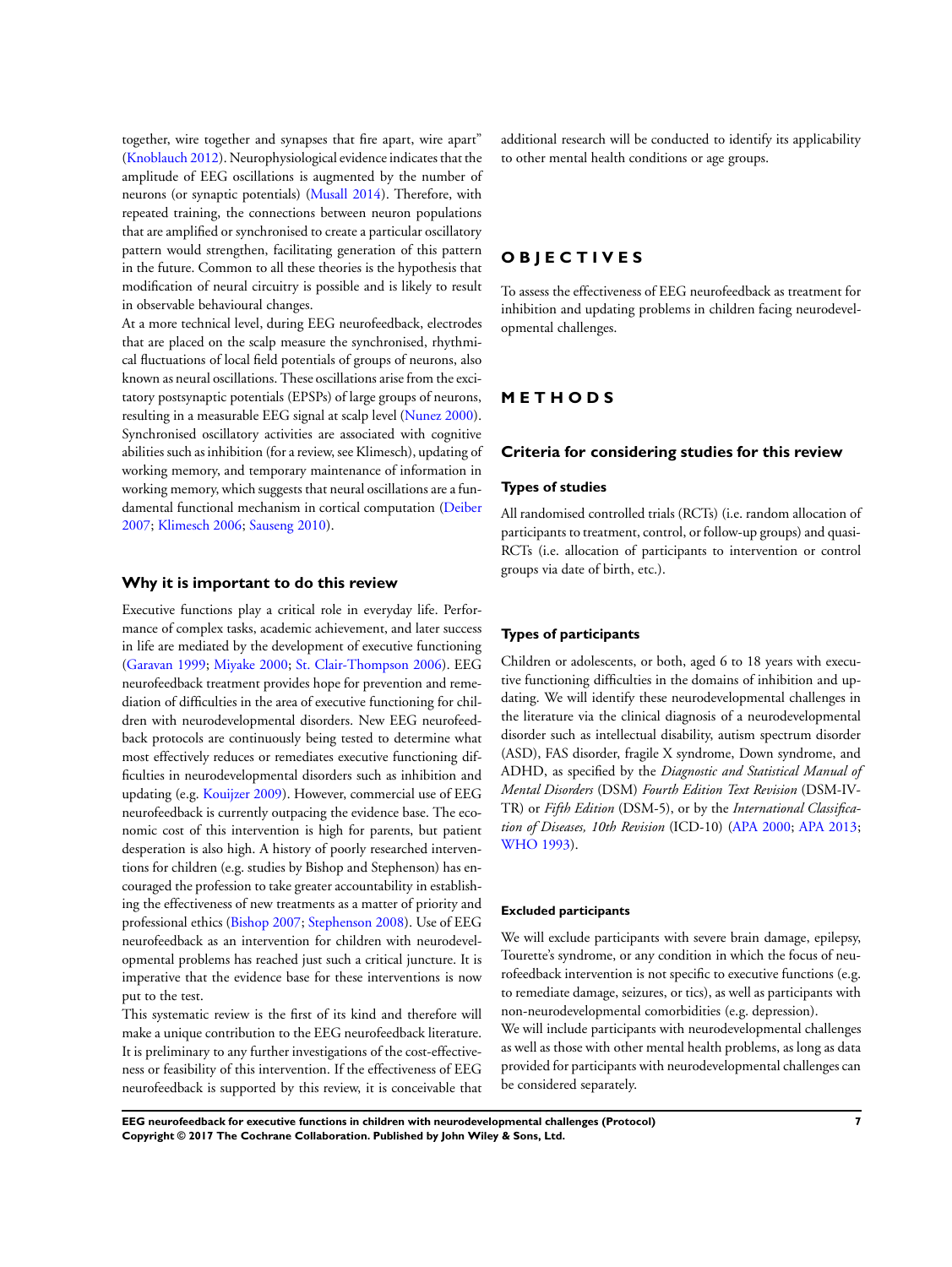# **Types of interventions**

EEG neurofeedback (also referred to as EEG biofeedback), regardless of protocol (target frequency), feedback type (visual vs aural), and session number and duration, used as treatment for improving levels of inhibition and updating (or both) in children with neurodevelopmental challenges. We will include studies administering EEG neurofeedback in combination with another intervention only when the cointervention is administered to both groups. For reasons outlined earlier in this protocol, control groups will include sham feedback (i.e. feedback that is unrelated to the participant's neural activity at the time of intervention administration), treatment as usual (e.g. behavioural management intervention), and wait-list control (see [Description of the intervention](#page-5-0)).

# **Types of outcome measures**

#### **Primary outcomes**

1. Changes in participant EEG profiles (e.g. event-related potential (ERP), specifically, N2 for inhibition and P3 for updating ([Brydges 2014b;Donchin 1988:](#page-17-0) [Luck 2014;Polich](#page-17-0) [2007](#page-17-0)))

2. Changes in inhibition (e.g. Stroop Color and Word Test: Children's Version) and changes in updating (e.g. Rey Auditory Verbal Learning Test) ([Golden 2002](#page-17-0); [Schmidt 1996](#page-17-0))

3. Adverse effects (e.g. Pittburgh Side Effects Rating Scale) [\(Pelham 1999\)](#page-17-0) (It is important to note that we will consider only outcome assessments for which the outcome assessor was blinded.)

# **Secondary outcomes**

1. Changes in behavioural performance (e.g. hyperactivity and impulsivity, as measured by self-report measures such as Conners-3 ([Conners 2011\)](#page-17-0)) (Again, we will consider only outcome assessments for which the outcome assessor was blinded.)

# **Search methods for identification of studies**

#### **Electronic searches**

We will search the electronic databases and trials registers listed below, and will not limit our searches by language, date, or publication type.

1. Cochrane Central Register of Controlled Trials (CENTRAL; current issue) in the Cochrane Library, which includes the Cochrane Developmental, Psychosocial and Learning Problems Specialised Register.

2. MEDLINE Ovid (1946 onwards).

3. MEDLINE In-Process and Other Non-Indexed Citations Ovid (current issue).

4. MEDLINE Epub Ahead of Print Ovid (current issue).

5. Embase Ovid (1974 onwards).

6. CINAHL Plus EBSCOhost (Cumulative Index to Nursing

and Allied Health Literature; 1937 onwards).

7. PsycINFO Ovid (1806 onwards).

8. Science Citation Index - Expanded Web of Science (SCI-

EXPANDED; 1970 onwards). 9. Social Sciences Citation Index Web of Science (SSCI; 1970 onwards).

10. Conference Proceedings Citation Index - Science Web of Science (CPCI-S; 1990 onwards).

11. Conference Proceedings Citation Index - Social Science & Humanities Web of Science (CPCI-SS&H; 1990 onwards).

12. *Cochrane Database of Systematic Reviews* (CDSR; current issue), part of the Cochrane Library.

13. Database of Abstracts of Reviews of Effects (DARE; current issue), part of the Cochrane Library.

14. Epistemonikos ([www.epistemonikos.org/nl/](http://www.epistemonikos.org/nl/advanced_search) [advanced](http://www.epistemonikos.org/nl/advanced_search) search).

15. WorldCat (OCLC) ([www.worldcat.org/default.jsp](http://www.worldcat.org/default.jsp)).

16. ClinicalTrials.gov ([www.clinicaltrials.gov](http://www.clinicaltrials.gov)).

17. World Health Organization (WHO) International Clinical Trials Registry Platform (ICTRP; [apps.who.int/trialsearch](http://apps.who.int/trialsearch)). We will use the strategy provided in [Appendix 1](#page-24-0) to search MED-LINE, and we will adapt it appropriately for searches of the other databases. When papers are published in a language other than

English, we will contact the study author to request reports translated into English.

# **Searching other resources**

## **Grey literature**

We will search the websites listed below for unpublished studies in this field.

- 1. The Association for Applied Psychophysiology and Biofeedback, Inc. ([aapb.org\)](http://www.aapb.org).
	- 2. The Biofeedback Federation of Europe ([bfe.org\)](http://www.bfe.org).
- 3. EEG Spectrum International ([eegspectrum.com/ADHD-](http://www.eegspectrum.com/ADHD-ADD/)[ADD\)](http://www.eegspectrum.com/ADHD-ADD/).

4. International Society for Neurofeedback and Research ( [isnr.org](http://www.isnr.org)).

5. Applied Neuroscience Society of Australasia ( [appliedneuroscience.org.au](http://www.appliedneuroscience.org.au/)).

# **Reference lists**

We will search the reference lists of all eligible studies included in this review for additional relevant studies that meet our inclusion criteria (see [Criteria for considering studies for this review\)](#page-9-0).

**EEG neurofeedback for executive functions in children with neurodevelopmental challenges (Protocol) 8 Copyright © 2017 The Cochrane Collaboration. Published by John Wiley & Sons, Ltd.**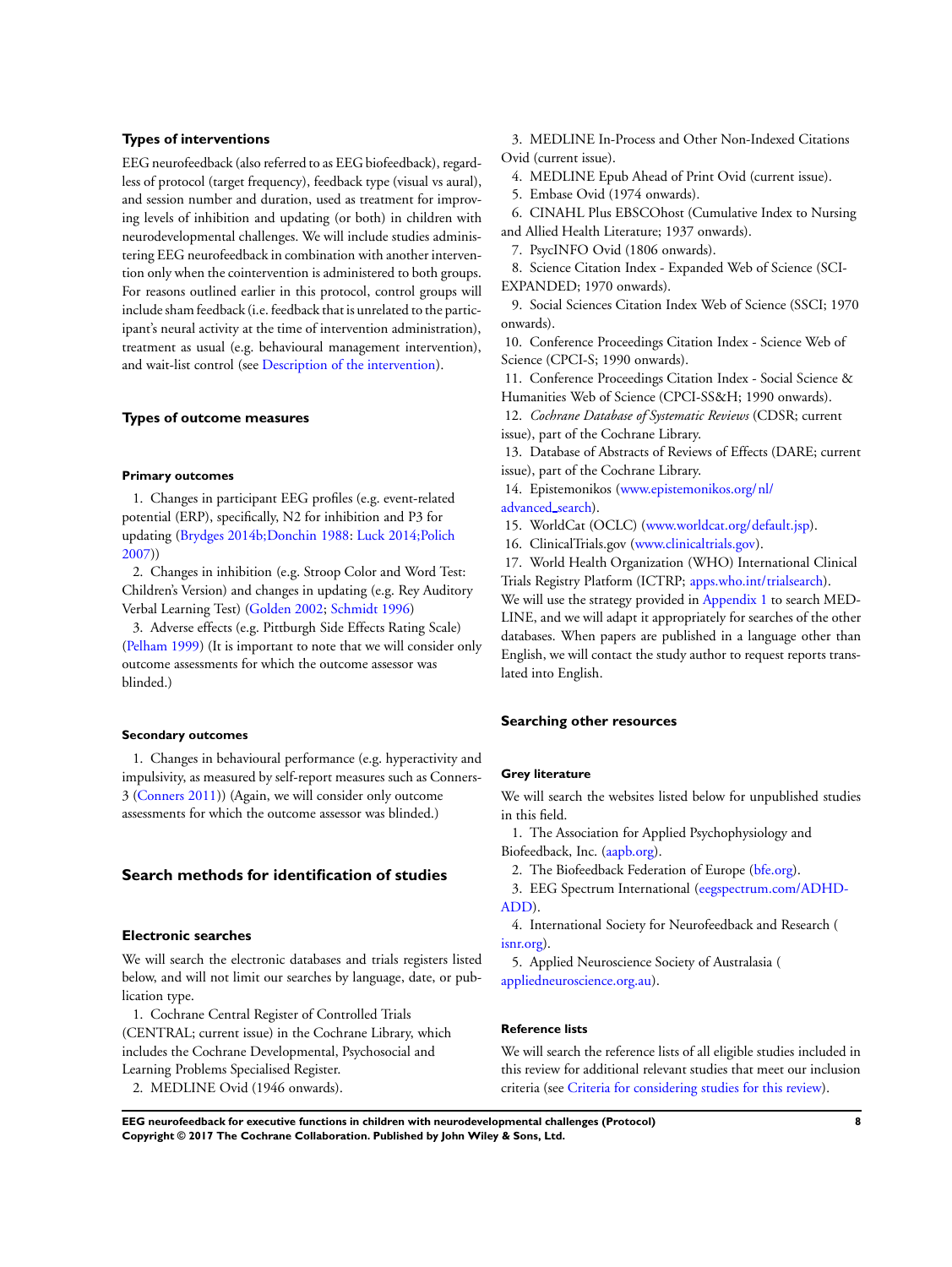# **Data collection and analysis**

# **Selection of studies**

Two review authors (JL and SB) will individually examine the titles and abstracts of records yielded by the search and will assess them against the inclusion criteria of this review [\(Criteria for considering](#page-9-0) [studies for this review\)](#page-9-0). For all studies that meet the inclusion criteria, or for which more information is needed to assess eligibility, we will obtain the full-text reports, and both review authors (JL and SB) will separately reassess these studies against the inclusion criteria. For full-text reports that are not written in the English language, or for data that are not available in the article, we will contact study authors for further information, to help us ascertain the eligibility of these studies for inclusion in the present review. We will record reasons for inclusion or exclusion of all studies separately, and JL and SB will discuss discrepancies between views. When conflicting views cannot be reconciled, these review authors will consult the entire research team until a consensus is reached. Before any studies are selected, we will pilot-test application of the eligibility criteria. Finally, for maximum transparency during this selection process, we will complete a PRISMA flow diagram [\(Liberati 2009](#page-17-0)).

#### **Data extraction and management**

Two review authors (JL and SB) will independently extract and enter the following data from each study onto an electronic spreadsheet specifically designed for this Cochrane Review: participant details (age, gender, executive function problems); intervention details (number of sessions, session duration, follow-up, electrode location(s), frequency parameter, aural or visual feedback mode); study location; type of study (RCT, quasi-RCT); intervention procedures (treatment allocation, blinding); type of control group (sham feedback, treatment as usual, wait-list control); and outcome measure data. Before any data are extracted, we will pilot test the application of spreadsheet categories, to ensure that relevant and comprehensive data are collected. We will resolve disagreements amongst ourselves that might occur during the data extraction process. When conflicting views cannot be reconciled, we will consult the entire research team until a consensus decision is reached.

# **Assessment of risk of bias in included studies**

Two review authors (JL and SB) will independently assess the risk of bias of each included study, using the Cochrane 'Risk of bias'tool [\(Higgins 2017\)](#page-17-0). We will assess each study as having low, high, or unclear risk of bias in relation to each of the 'Risk of bias' domains described below. JL and SB will record each rating separately and will discuss discrepancies between views. When conflicting views cannot be reconciled, we will consult the entire research team until a consensus agreement is reached.

# **Cochrane 'Risk of bias' tool**

The domains described below form the 'Risk of bias' assessments for RCTs and quasi-RCTs.

# **Sequence generation**

We will describe the method used in each study to generate the participant allocation sequence and will assess whether this sequence should have produced comparable participant groups. Review authors' judgement: Is the participant allocation sequence truly random, and what is the resulting risk of allocation bias to experimental or control groups?

1. Low risk of bias: Study authors described the random component in the allocation sequence of participants (e.g. computer random number generator, random number table).

2. High risk of bias: Study authors described a non-random component in the allocation sequence of participants (e.g. allocation by date of birth or by judgement of the investigator).

3. Unclear risk of bias: The process of randomisation was not described in sufficient detail to permit a judgement of low or high risk of bias.

# **Allocation concealment**

We will describe the measures that were used to conceal the allocation process from participants and from investigators and will determine whether this allocation to a particular group or training schedule could have been foreseen before, or during, participation by participants or investigators.

Review authors' judgement: Is the participant allocation sequence truly concealed, and what is the resulting risk of allocation bias due to inadequate concealment?

1. Low risk of bias: The allocation procedure was adequately concealed from participants and investigators (e.g. telephone allocation).

2. High risk of bias: Participants or investigators could have foreseen their allocation (e.g. when allocation was based on the judgement of the clinician or on the date of birth of participants).

3. Unclear risk of bias: The allocation process was not described in sufficient detail to permit a judgement of low or high risk of bias.

## **Blinding of participants and personnel**

We will describe all modes of blinding participants and staff from any knowledge of the intervention that a participant received. Review authors' judgement: Are participants and personnel adequately blinded from any knowledge of the type of intervention

**EEG neurofeedback for executive functions in children with neurodevelopmental challenges (Protocol) 9 Copyright © 2017 The Cochrane Collaboration. Published by John Wiley & Sons, Ltd.**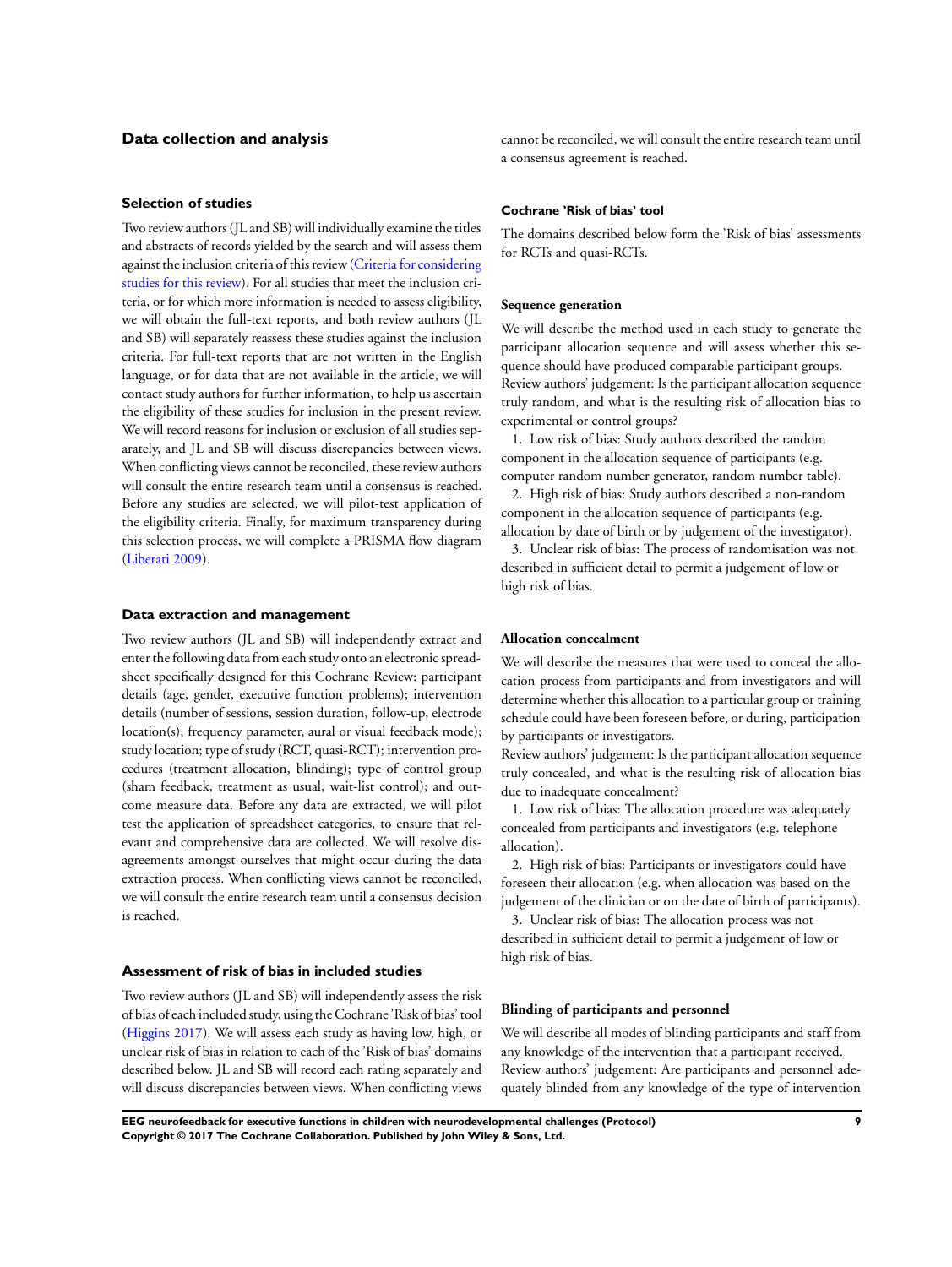that participants received, and what is the resulting risk of performance bias?

1. Low risk of bias: Lack of blinding (no blinding or incomplete blinding) is present, but it is clear that this lack of blinding is unlikely to influence the outcome; or participants and personnel have been blinded, and it is unlikely that this blinding has been interrupted.

2. High risk of bias: Lack of blinding (no blinding or incomplete blinding) is present, and outcomes are likely to have been influenced by lack of blinding; or participants and personnel have been blinded, but it is likely that this blinding has been interrupted, which has influenced the outcome.

3. Unclear risk of bias: The blinding process was not described in sufficient detail to permit the judgement of low or high risk of bias, or this outcome was not addressed in the study. Owing to the learning component in EEG neurofeedback (see [Description](#page-5-0) [of the intervention](#page-5-0)), we expect that most studies will fall into this category.

# **Blinding of outcome assessment**

We will describe all modes of blinding outcome assessors from any knowledge of the intervention that a participant received. Review authors' judgement: Are outcome assessors adequately blinded from any knowledge of the type of intervention that participants received, and what is the resulting risk of detection bias?

1. Low risk of bias: The outcome assessment was not blinded, but it is clear that this lack of blinding is unlikely to influence the outcome measurement; or the outcome assessment has been blinded, and it is unlikely that this blinding has been interrupted, which has influenced outcome measurements.

2. High risk of bias: The outcome assessment was not blinded, and outcomes are likely to have been influenced by the lack of blinding, or the outcome assessment has been blinded, and it is likely that this blinding has been interrupted, which has influenced outcome measurements.

3. Unclear risk of bias: The blinding process was not described in sufficient detail to permit the judgement of low or high risk of bias, or this outcome was not addressed in the study. Owing to the learning component in EEG neurofeedback (see [Description](#page-5-0) [of the intervention](#page-5-0)), we expect that most studies will fall into this category.

# **Incomplete outcome data**

We will describe the completeness of outcome data, including information on participant attrition, exclusions, re-inclusions for analyses, and participant numbers for each intervention group, as well as any withdrawals from study groups.

Review authors' judgement: Are incomplete data handled adequately, and what is the resulting risk of attrition bias?

1. Low risk of bias: There is no indication of missing data; if data are missing, the same numbers of data points are missing across intervention groups; the data have been imputed suitably; or reasons for the missing data are unlikely to have influenced the outcome.

2. High risk of bias: Uneven numbers of data points are missing across intervention groups; data have been imputed through an unsuitable approach; or reasons for missing data are likely to have influenced the outcome.

3. Unclear risk of bias: Study authors did not provide sufficient information that permits a judgement of low or high risk of bias (e.g. no reasons for missing data provided), or this outcome was not addressed in the study.

# **Selective reporting**

To assess any reporting bias, we will examine whether all prespecified outcomes have been reported. When this is not the case, we will contact researchers to ask for non-reported findings. Review authors' judgement: Are there indications of selective outcome reporting, and what is the resulting risk of reporting bias?

1. Low risk of bias: Study protocol is available, and outcomes prespecified in the protocol have been reported; when the protocol is not available, it is clear that all expected outcomes have been reported.

2. High risk of bias: Not all of the outcomes prespecified in the protocol were reported; measurements were used that were not prespecified; outcomes were reported that were not prespecified; reporting of outcomes was incomplete; or study authors failed to include results for a particular outcome.

3. Unclear risk of bias: Study authors did not provide sufficient information to permit a judgement of low or high risk of bias. It is expected that most studies will fall into this category.

#### **Allegiance bias**

We will report any concerns of allegiance bias not otherwise covered by above-mentioned components of the 'Risk of bias' tool. Currently, no consensus has been reached on what constitutes an effective measurement of allegiance bias. The procedure most often used to document and evaluate this type of bias was developed by Gaffan and colleagues [\(Gaffan 1995\)](#page-17-0). However, in line with the critique provided by Leykin and colleagues, we will focus on evaluation of the treatment protocol by its developers or, in this case, on sponsorship by neurofeedback equipment owners, to measure high, low, or unclear risk of allegiance bias [\(Leykin 2009](#page-17-0)).

1. Low risk of bias: no evidence that study authors developed the protocol; study was not sponsored by neurofeedback equipment owners.

2. High risk of bias: evidence that study authors developed the protocol; study was sponsored by neurofeedback equipment owners.

**EEG neurofeedback for executive functions in children with neurodevelopmental challenges (Protocol) 10 Copyright © 2017 The Cochrane Collaboration. Published by John Wiley & Sons, Ltd.**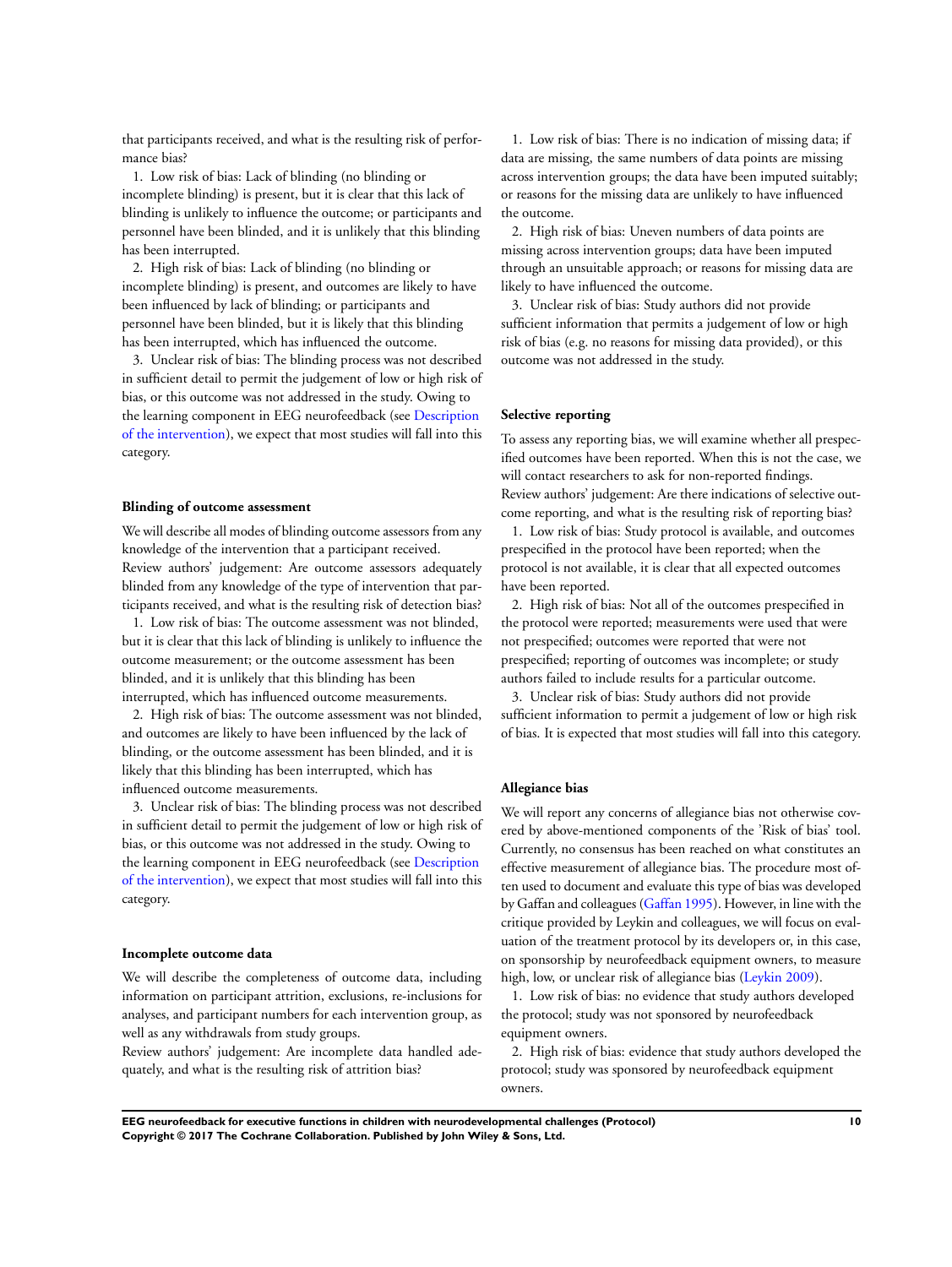3. Unclear risk of bias: information provided points towards allegiance bias, but insufficient details prevent a judgement of whether low or high risk of bias is present; evidence of this bias is insufficient.

# **Measures of treatment effect**

## **Continuous data**

For continuous data, we will calculate the mean difference (MD), when possible (i.e. when the same outcome variables were assessed via the same measurement scale). When investigators assessed the same outcome variables through different modes of data collection (i.e. different scales, various scoring methods), we will calculate the standardised mean difference (SMD). We will present both the MD and the SMD with 95% confidence intervals (CIs).

# **Dichotomous data**

For dichotomous data, we will compute the risk ratio (RR) for each outcome and the 95% CI to describe the probability that a particular outcome is going to occur.

# **Unit of analysis issues**

# **Cluster-randomised trials**

To our knowledge, no EEG neurofeedback studies have randomised groups or clusters of participants, rather than individuals; therefore, we do not expect to find any cluster-randomised trials during our search. Should cluster-randomised trials become available in the future, we will assume that researchers have adjusted for clustering in their results. For trials that have not previously adjusted for clustering, we will attempt to calculate an estimate of the intracluster correlation coefficient (ICC) by using the formula provided in the *Cochrane Handbook for Systematic Reviews of Interventions* ([Higgins 2011\)](#page-17-0). If we are unable to calculate the ICC (owing to lack of information), we will request further information from study authors or will attempt to calculate the ICC using data from comparable studies or available resources. We will examine the impact of variation in ICCs via a [Sensitivity analysis](#page-9-0) and will discuss outcomes in the Discussion section of the review.

## **Cross-over trials**

We do not anticipate identifying any cross-over trials. However, if we do, we will use data from the first period only, given the possibility of a carry-over effect, and lack of available information concerning the time taken for any intervention effects to fade or 'wash out'.

#### **Studies with multiple interventions**

We will combine all EEG groups and will conduct a simple, pairwise comparison with all control groups. For participants who continue to receive medication, we will consider data only if participants in both intervention and control groups continue to receive medication. We will conduct a sensitivity analysis to examine the potential effects of differences in participants' medication or dosage, or both, on trial results (see [Sensitivity analysis](#page-9-0)).

# **Multiple reports**

When multiple reports describe the same study, we will take extra care to ensure that only independent findings are reported. If it is unclear whether reports include independent findings, we will contact the report authors to ask for clarification.

# **Dealing with missing data**

We will record attrition and missing outcome data for each study and will contact study authors to request missing outcome data. When study authors do not provide data for missing summary statistics (e.g. standard deviations), we will base our calculations on other reported outcomes, when possible. When study authors do not provide data for missing specified outcomes, we will attempt to conduct an intention-to-treat (ITT) analysis by including participants randomised into a trial, irrespective of the group. If an ITT analysis is not possible, we will conduct an available case analysis using only participants whose outcome data are known. We will examine the impact of missing data on the main analyses via a [Sensitivity analysis](#page-9-0) and will discuss outcomes in the Discussion section of the review.

## **Assessment of heterogeneity**

We will assess clinical and methodological heterogeneity by comparing the effects of distribution of key participant traits (e.g. distribution of sex, age, severity of executive functioning difficulties), protocol factors (e.g. target frequency, electrode location, feedback type, number of sessions, session duration), and trial factors (e.g. randomisation) on the efficacy of the intervention. We will employ forest plots to identify any statistical heterogeneity (overlap of CIs) and will quantify this by computing  $I^2$  and  $Chi^2$  statistics [\(Deeks 2011](#page-17-0)). Although  $I^2$  of 50% is a reasonable indication of heterogeneity, substantial heterogeneity will be clearly exemplified by  $I^2$  of 65% (Section 9.5.2; [Deeks 2011\)](#page-17-0). The P value for the Chi<sup>2</sup> test must be less than 0.10. We will employ the Tau<sup>2</sup> statistic as a measure of between-study variability.

In the event of very high heterogeneity, we will identify studies that are contributing to high heterogeneity and will exclude them. If exclusion does not successfully remove the heterogeneity, we will not present outcomes of meta-analyses for this variable. We will transparently record all actions and reasons for exclusion.

**EEG neurofeedback for executive functions in children with neurodevelopmental challenges (Protocol) 11 Copyright © 2017 The Cochrane Collaboration. Published by John Wiley & Sons, Ltd.**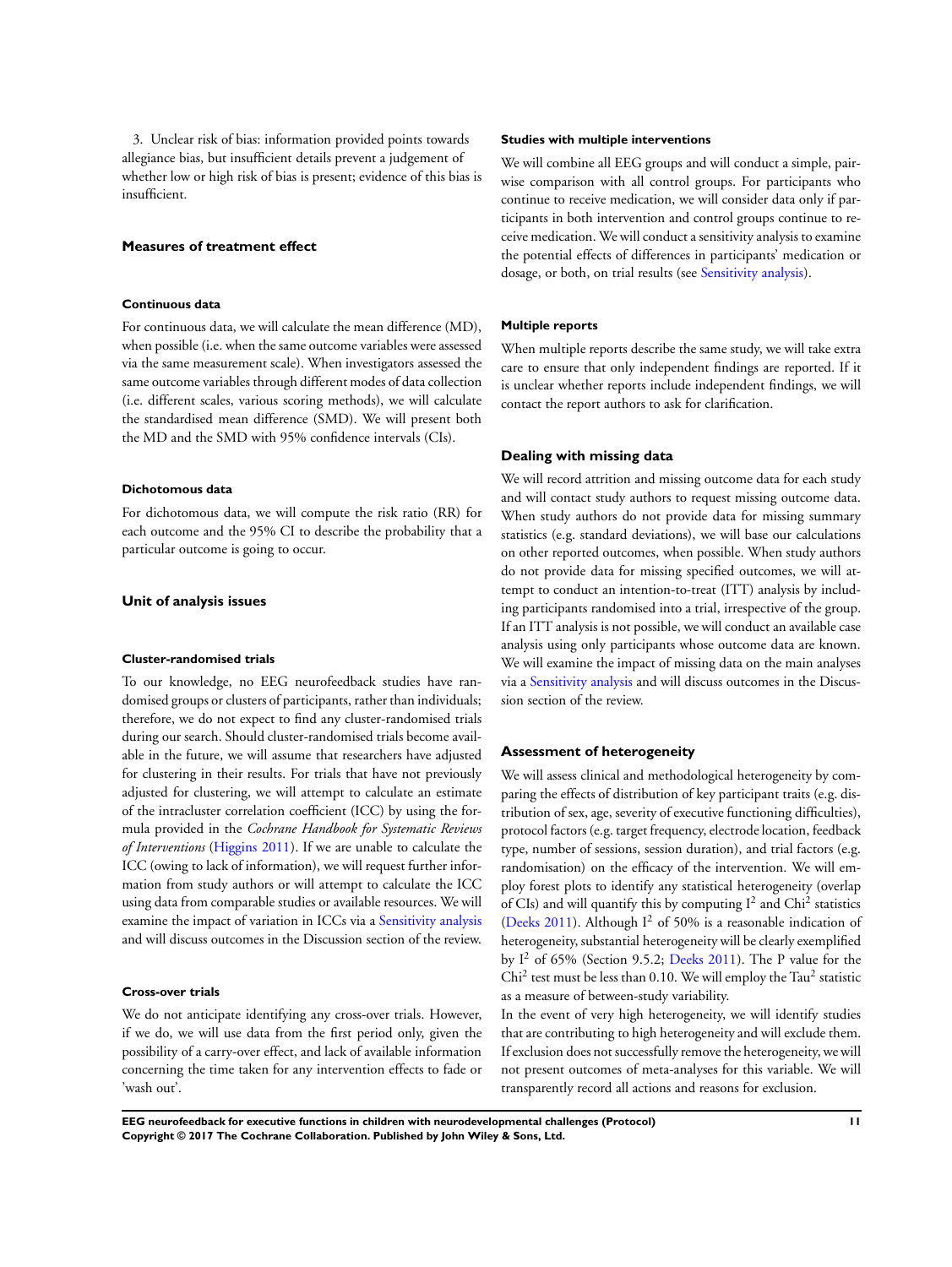#### **Assessment of reporting biases**

Before we include any studies, we will assess risk of allocation, detection, performance, attrition, and reporting biases, as outlined in the [Assessment of risk of bias in included studies](#page-9-0) section above. Additionally, when we include more than 10 studies, we will prepare funnel plots to assess publication bias. We will visually inspect these plots for skewness. When we find evidence of an asymmetrical funnel plot, we will apply Egger's test [\(Egger 1997](#page-17-0)).

# **Data synthesis**

To conduct the meta-analysis, we will pool outcome data through Review Manager 5 (RevMan 5) [\(Review Manager 2014\)](#page-17-0). Owing to the nature of our study design, we will consider the likelihood of heterogeneity in our data as high (e.g. data from varying EEG neurofeedback protocols, participants with different disorders and from different study designs).

Given the high probability of significant heterogeneity in our results, we will apply a random-effects model. We will conduct subgroup analyses to systematically investigate heterogeneity (see [Subgroup analysis and investigation of heterogeneity](#page-9-0)).

# **'Summary of findings'**

We will create a 'Summary of findings' table using a combination of RevMan 5 [\(Review Manager 2014](#page-17-0)) and GRADEprofiler (GRADEpro; [GRADEpro GDT 2015](#page-17-0)). In this table, we will present effects of EEG neurofeedback (1) on underlying ERPs of executive function performance, (2) on executive function performance as measured by psychometric tests, (3) in relation to overall well-being of participants with adverse effects recorded, and (4) on behavioural performance. Additionally, we will include the number of participants and a rating of the quality of evidence based on GRADE criteria derived using GRADEpro [\(GRADEpro GDT](#page-17-0) [2015](#page-17-0); [Guyatt 2006](#page-17-0); [Schünemann 2006](#page-17-0)). Two review authors (JL and SB) will independently rate the quality of evidence according to one of four levels (high, moderate, low, or very low). For example, we will rate the quality of evidence from a RCT as high; however, presence of risk of bias (e.g. design limitations, limitations in the implementation of studies that are likely to introduce bias), indirectness of evidence (e.g. indirect effects on the population, intervention or control groups, or outcomes), imprecision (e.g. wide CIs due to small sample sizes), inconsistency of results (e.g. unexplained heterogeneity), and/or reporting bias (e.g. publication bias; failure to report outcomes) may lower the GRADE rating. Both review authors will make notes to guide their judgements to ensure a transparent rating procedure.

# **Subgroup analysis and investigation of heterogeneity**

Subgroup analyses are observational in nature, and any conclusions drawn are intended only to highlight potential areas of future research ([Deeks 2011](#page-17-0)). When sufficient outcome data are available, we will carry out subgroup analyses and investigations of heterogeneity for each outcome (see [Types of outcome measures](#page-9-0)), with consideration of the following points.

1. Investigation of the effectiveness of EEG neurofeedback as a function of frequency, session number, session duration, electrode location, or feedback type.

2. Investigation of the effectiveness of EEG neurofeedback as a function of the control group against which it is compared.

3. Investigation of the effectiveness of EEG neurofeedback as a function of the childhood disorder, as defined by diagnostic criteria (DSM-IV-TR; DSM-5; ICD-10) ([APA 2000](#page-17-0); [APA](#page-17-0) [2013](#page-17-0); [WHO 1993\)](#page-17-0).

4. Investigation of the effectiveness of EEG neurofeedback as a function of age.

5. Investigation of the interaction between intervention factors (e.g. session numbers) and dropout rates.

# **Sensitivity analysis**

Our goal is to draw robust conclusions regarding the questions that we ask in this review. When methodological choices of individual studies or trial analyses might compromise the robustness of our conclusions, we will conduct sensitivity analyses. Specifically, we anticipate that we will be able to conduct sensitivity analyses for the situations listed below.

1. Comparison of variable findings from RCTs and quasi-RCTs.

2. Studies with high or unclear risk of bias as indicated by the 'Risk of bias' assessment.

3. Studies with concurrent psychopharmacological treatment.

4. Variation in ICCs for analyses pertaining to cluster-

randomised controlled trials.

5. Studies with missing data.

# **A C K N O W L E D G E M E N T S**

We would like to thank the members of the Cochrane Developmental Psychosocial and Learning Problems Group, notably Dr Joanne Wilson, Professor Geraldine Macdonald, Margaret Anderson, and Gemma O'Loughlin for processing our application and for providing helpful advice during writing of this protocol. We would also like to thank Margaret Solosy and Jean Coleman from Murdoch University for their support in drafting a search strategy.

**EEG neurofeedback for executive functions in children with neurodevelopmental challenges (Protocol) 12 Copyright © 2017 The Cochrane Collaboration. Published by John Wiley & Sons, Ltd.**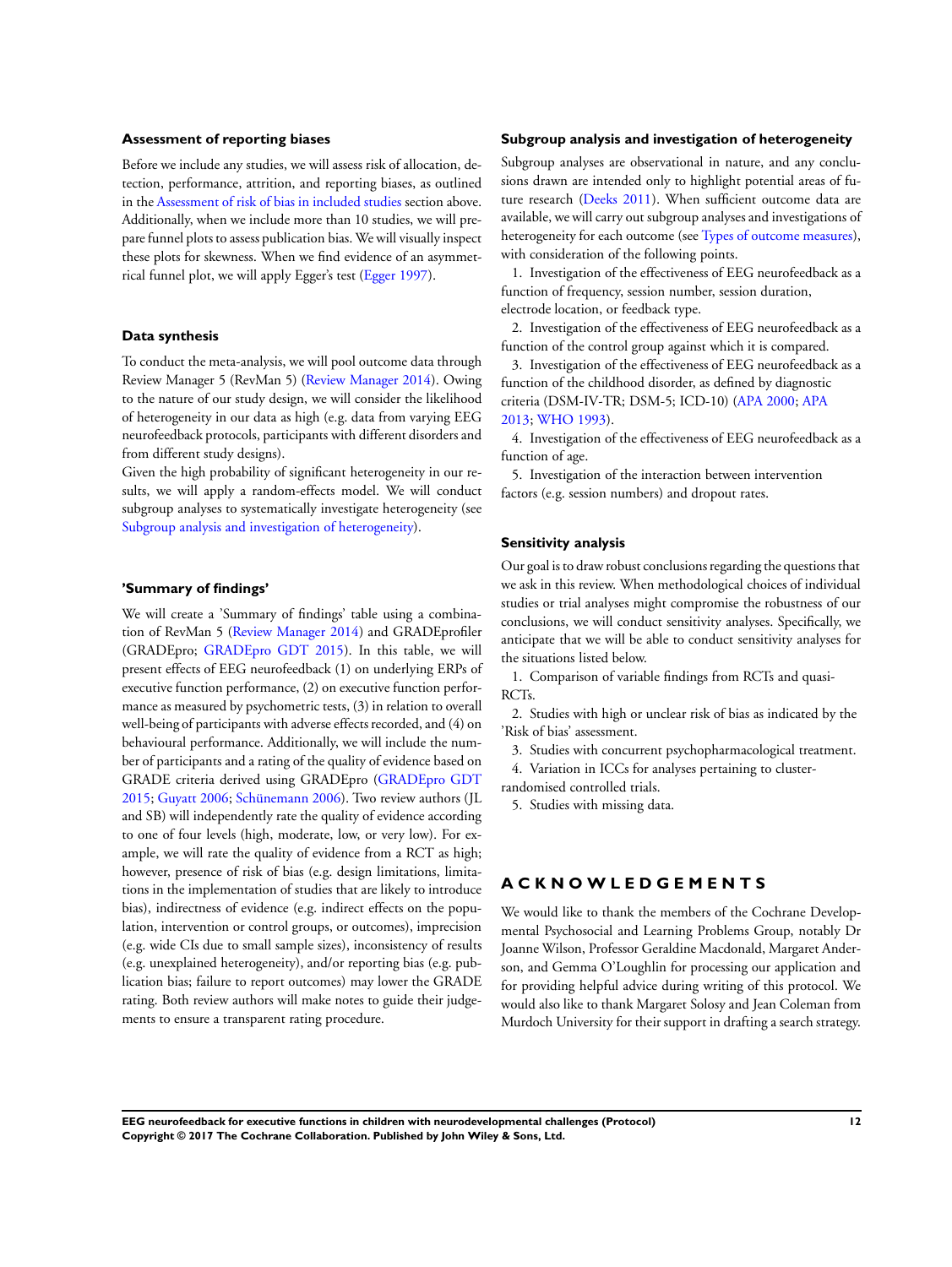# <span id="page-17-0"></span>**Additional references**

# **Ageranioti-Bélanger 2012**

Ageranioti-Bélanger S, Brunet S, D'Anjou G, Tellier G, Boivin J, Gauthier M. Behaviour disorders in children with an intellectual disability. *Paediatrics & Child Health* 2012; **17**(2):84–8. [PUBMED: PMC3299352]

# **AIHW 2011**

Australian Institute of Health and Welfare. Australian Burden of Disease Study: impact and cause of illness and death in Australia 2011. www.aihw.gov.au/WorkArea/ DownloadAsset.aspx?id=60129555476 (accessed 27 July 2016).

# **Anderson 2002**

Anderson P. Assessment and development of executive function (EF) during childhood. *Child Neuropsychology* 2002;**8**(2):71–82. [DOI: 10.1076/chin.8.2.71.8724; PUBMED: 12638061

## **APA 2000**

American Psychiatric Association. *Diagnostic and Statistical Manual of Mental Disorders (DSM-IV-TR)*. 4th Edition. Washington (DC): American Psychiatric Association, 2000.

### **APA 2013**

American Psychiatric Association. *Diagnostic and Statistical Manual of Mental Disorders (DSM-5)*. 5th Edition. Washington (DC): American Psychiatric Association, 2013.

## **Arnold 2013**

Arnold LE, Lofthouse N, Hersch S, Pan X, Hurt E, Bates B, et al. EEG neurofeedback for ADHD: doubleblind sham-controlled randomized pilot feasibility trial. *Journal of Attention Disorders* 2013;**17**(5):410–9. [DOI: 10.1177/1087054712446173; PMC3939717; PUBMED: 22617866

# **Bagdasaryan 2013**

Bagdasaryan J, Le Van Quyen M. Experiencing your brain: neurofeedback as a new bridge between neuroscience and phenomenology. *Frontiers in Human Neuroscience* 2013;**7**(680):1–10. [DOI: 10.3389/fnhum.2013.00680; PMC3807564

# **Bai 2014**

Bai O, Huang D, Fei DY, Kunz R. Effect of real-time cortical feedback in motor imagery-based mental practice training. *NeuroRehabilitation* 2014;**34**(2):355–63. [DOI: 10.3233/NRE-131039; PUBMED: 24401829

# **Banaschewski 2006**

Banaschewski T, Coghill D, Santosh P, Zuddas A, Asherson P, Buitelaar J, et al. Long-acting medications for the hyperkinetic disorders. A systematic review and European treatment guideline. *European Child & Adolescent Psychiatry* 2006;**15**(8):476–95. [DOI: 10.1007/s00787-006-0549-0; PUBMED: 16680409

# **Bari 2013**

Bari A, Robbins TW. Inhibition and impulsivity: behavioral and neural basis of response control. *Progress* *in Neurobiology* 2013;**108**:44–79. [DOI: 10.1016/ j.pneurobio.2013.06.005; PUBMED: 23856628

# **Barkley 1997**

Barkley RA. Behavioral inhibition, sustained attention, and executive functions: constructing a unifying theory of ADHD. *Psychological Bulletin* 1997;**121**(1):65–94. [PUBMED: 9000892]

#### **Beatty 1974**

Beatty J, Greenberg A, Deibler WP, O'Hanlon JF. Operant control of occipital theta rhythm affects performance in a radar monitoring task. *Science* 1974;**183**(4127):871–3. [DOI: 10.1126/science.183.4127.871; 4810845

# **Bishop 2007**

Bishop DVM. Curing dyslexia and attention-deficit hyperactivity disorder by training motor co-ordination: miracle or myth?. *Journal of Paediatrics and Child Health* 2007;**43**(10):653–5. [DOI: 10.1111/j.1440- 1754.2007.01225.x; PMC2835859; UKMS28929

## **Bishop 2008**

Bishop D, Rutter M. Chapter 3. Neurodevelopmental disorders: conceptual issues. In: Rutter D, Bishop DVM, Pine DS, Scott S, Stevenson J, Taylor E, et al. editor(s). *Rutter's Child and Adolescent Psychiatry*. 5th Edition. Oxford (UK): Blackwell Publishing Ltd, 2008:32–41. [DOI: 10.1002/9781444300895.ch3

# **Bishop 2010**

Bishop DVM. Which neurodevelopmental disorders get researched and why?. *PLoS One* 2010;**5**(11):e15112. [DOI: 10.1371/journal.pone.0015112; PMC2994844; PUBMED: 21152085

# **Botvinick 2001**

Botvinick MM, Braver TS, Barch DM, Carter CS, Cohen JD. Conflict monitoring and cognitive control. *Psychological Review* 2001;**108**(3):624–52. [PUBMED: 11488380]

## **Bower 2007**

Bower C, Rudy E, Callaghan A, Cosgrove P, Quick J, Nassar N. *Report of the Birth Defects Registry of Western Australia 1980-2006*. Perth (Western AU): Birth Defects Registry, 2007.

# **Brown 2010**

Brown L. *The Prevalence of Fragile X-Associated Disorders in Australia*. Canberra (AU): NATSEM, University of Canberra, 2010.

### **Brydges 2012**

Brydges CR, Reid CL, Fox AM, Anderson M. A unitary executive function predicts intelligence in children. *Intelligence* 2012;**40**(5):458–69. [DOI: dx.doi.org/ 10.1016/j.intell.2012.05.006

# **Brydges 2014a**

Brydges CR, Fox AM, Reid CL, Anderson M. The differentiation of executive functions in middle and late childhood: a longitudinal latent-variable analysis. *Intelligence* 2014;**47**:34–43. [DOI: dx.doi.org/10.1016/ j.intell.2014.08.010

**EEG neurofeedback for executive functions in children with neurodevelopmental challenges (Protocol) 13 Copyright © 2017 The Cochrane Collaboration. Published by John Wiley & Sons, Ltd.**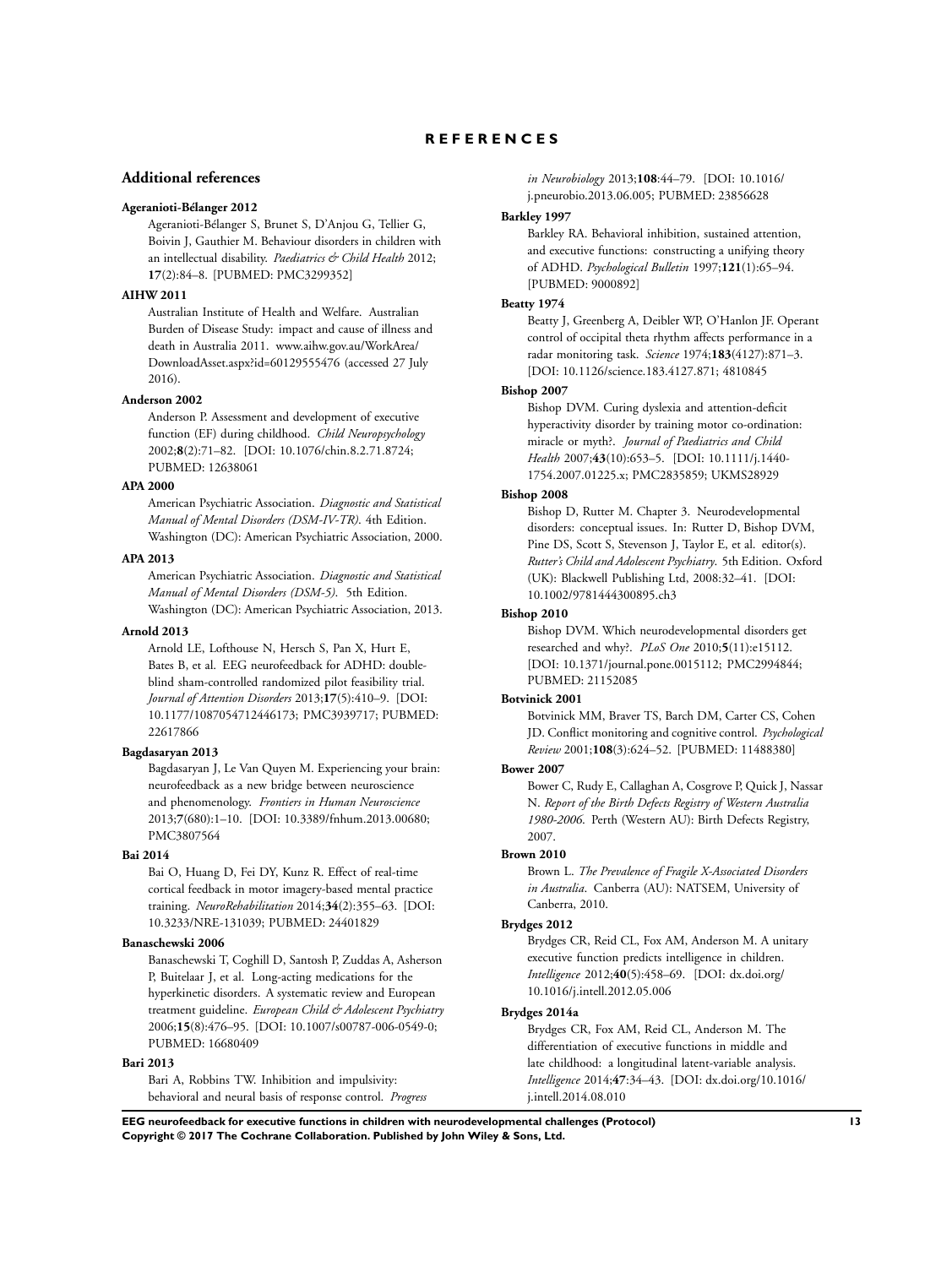# **Brydges 2014b**

Brydges CR, Fox AM, Reid CL, Anderson M. Predictive validity of the N2 and P3 ERP components to executive functioning in children: a latent-variable analysis. *Frontiers in Human Neuroscience* 2014;**8**:1–10. [DOI: 10.3389/ fnhum.2014.00080; PMC3929846

# **CNG 2013**

Kerson C, Collaborative Neurofeedback Group. A proposed multisite double-blind randomized clinical trial of neurofeedback for ADHD: need, rationale, and strategy. *Journal of Attention Disorders* 2013;**17**(5):420–36. [DOI: 10.1177/1087054713482580; PUBMED: 23590978

# **Coffee 2009**

Coffee B, Keith K, Albizua I, Malone T, Mowrey J, Sherman SL, et al. Incidence of fragile X syndrome by newborn screen for methylated FMR1 DNA. *American Journal of Human Genetics* 2009;**85**(4):503–14. [DOI: 10.1016/ j.ajhg.2009.09.007; PMC2756550; PUBMED: 19804849

# **Coghill 2015**

Coghill D. Commentary: we've only just begun: unravelling the underlying genetics of neurodevelopmental disorders - a commentary on Kiser et al (2015). *Journal of Child Psychology and Psychiatry* 2015;**56**(3):296–8. [DOI: 10.1111/jcpp.12399; PUBMED: 25714739

#### **Conners 2011**

Conners CK, Pitkanen J, Rzepa SR. Conners Comprehensive Behavior Rating Scale. In: Kreutzer JS, DeLuca J, Caplan B editor(s). *Encyclopedia of Clinical Neuropsychology*. 3rd Edition. New York (NY): Springer, 2011:678–80. [link.springer.com/referenceworkentry/ 10.1007/978–0–387–79948–3˙1536]

# **Crawford 2002**

Crawford DC, Meadows KL, Newman JL, Taft LF, Scott E, Leslie M, et al. Prevalence of the fragile X syndrome in African-Americans. *American Journal of Medical Genetics* 2002;**110**(3):226–33. [DOI: 10.1002/ajmg.10427; PUBMED: 12116230

# **Cuthbert 2010**

Cuthbert BN, Insel TR. Toward new approaches to psychotic disorders: the NIMH research domain criteria project. *Schizophrenia Bulletin* 2010;**36**(6):1061–2. [DOI: 10.1093/schbul/sbq108; PMC2963043

#### **Daunhauer 2014**

Daunhauer LA, Fidler DJ, Hahn L, Will E, Lee NR, Hepburn S. Profiles of everyday executive functioning in young children with Down syndrome. *American Journal on Intellectual and Developmental Disabilities* 2014;**119** (4):303–18. [DOI: 10.1352/1944-7558-119.4.303; PMC4512669; PUBMED: 25007296

# **Davidson 2006**

Davidson MC, Amso D, Anderson LC, Diamond A. Development of cognitive control and executive functions from 4 to 13 years: evidence from manipulations of memory, inhibition, and task switching. *Neuropsychologia* 2006;**44**(11):2037–78. [DOI: 10.1016/ j.neuropsychologia.2006.02.006

#### **Davis 2009**

Davis MC, Luecken L, Lemery-Chalfant K. Resilience in common life: introduction to the special issue. *Journal of Personality* 2009;**77**(6):1637–44. [DOI: 10.1111/ j.1467-6494.2009.00595.x; PUBMED: 19796066

# **Deeks 2011**

Deeks JJ, Higgins JP, Altman DG, editor(s). Chapter 9: Analysing data and undertaking meta-analyses. In: Higgins JP, Greens S, editor(s). Cochrane Handbook for Systematic Reviews of Interventions Version 5.1.0 (updated in March 2011). The Cochrane Collaboration, 2011. Available from handbook.cochrane.org.

# **Deiber 2007**

Deiber MP, Missonnier P, Bertrand O, Gold G, Fazio-Costa L, Ibañez V, et al. Distinction between perceptual and attentional processing in working memory tasks: a study of phase-locked and induced oscillatory brain dynamics. *Journal of Cognitive Neuroscience* 2007;**19**(1):158–72. [DOI: 10.1162/jocn.2007.19.1.158; PUBMED: 17214572

# **Donchin 1988**

Donchin E, Coles MGH. Is the P300 component a manifestation of context updating. *Behavioural and Brain Sciences* 1988;**11**(3):357–427. [DOI: 10.1017/ S0140525X00058027

# **Doyle 2015**

Doyle AE. Commentary: insights from across diagnostic boundaries: ADHD in RDoC era - a commentary on Scerif and Baker (2015). *Journal of Child Psychology and Psychiatry* 2015;**56**(3):274–7. [DOI: 10.1111/jcpp.12401; PUBMED: 25714738

# **Egger 1997**

Egger M, Davey Smith G, Schneider M, Minder C. Bias in meta-analysis detected by a simple, graphical test. *BMJ* 1997;**315**(7109):629–34. [DOI: dx.doi.org/10.1136/ bmj.315.7109.629; PMC2127453; PUBMED: 9310563

#### **Egner 2001**

Egner T, Gruzelier JH. Learned self-regulation of EEG frequency components affects attention and event-related brain potentials in humans. *Neuroreport* 2001;**12**(18): 4155–9. [PUBMED: 11742256]

#### **Egner 2002**

Egner T, Strawson E, Gruzelier JH. EEG signature and phenomenology of alpha/theta neurofeedback training versus mock feedback. *Applied Psychophysiology and Biofeedback* 2002;**27**(4):261–70. [PUBMED: 12557453]

# **Engelbregt 2016**

Engelbregt HJ, Keeser D, van Eijk L, Suiker EM, Eichhorn D, Karch S, et al. Short and long-term effects on shamcontrolled prefrontal EEG-neurofeedback training in healthy subjects. *Clinical Neurophysiology* 2016;**127**(4): 1931–7. [DOI: 10.1016/j.clinph.2016.01.004; PUBMED: 26971473

#### **Fabiano 2009**

Fabiano GA, Pelham WE Jr, Coles EK, Gnagy EM, Chronis-Tuscano A, O'Connor BC. A meta-analysis of behavioural treatments for attention-deficit/hyperactivity

**EEG neurofeedback for executive functions in children with neurodevelopmental challenges (Protocol) 14 Copyright © 2017 The Cochrane Collaboration. Published by John Wiley & Sons, Ltd.**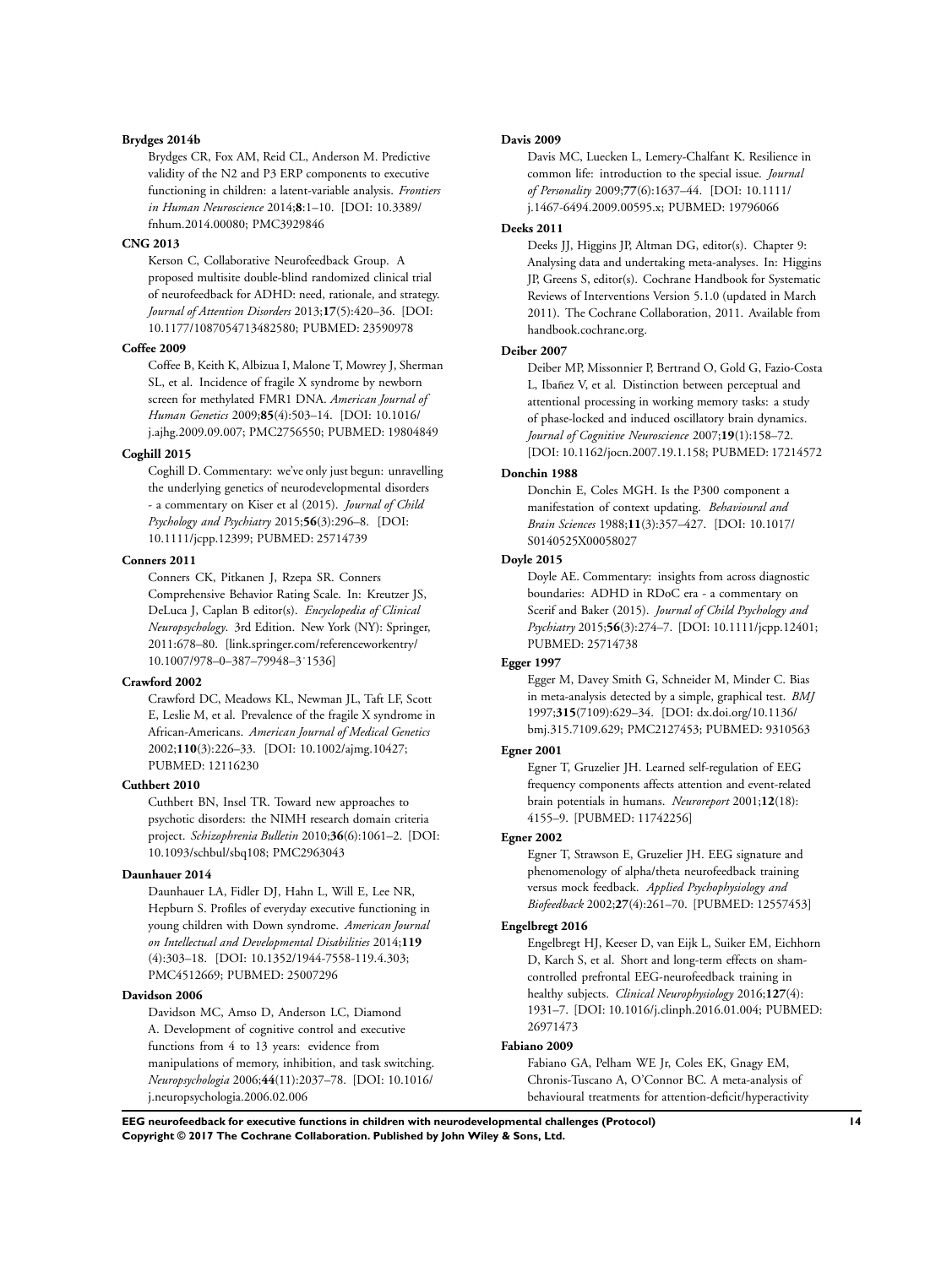disorder. *Clinical Psychology Review* 2009;**29**(2):129–40. [DOI: 10.1016/j.cpr.2008.11.001; PUBMED: 19131150

#### **Faraone 2010**

Faraone SV, Buitelaar J. Comparing the efficacy of stimulants for ADHD in children and adolescents using meta-analysis. *European Child & Adolescent Psychiatry* 2010;**19**(4):353–64. [DOI: 10.1007/s00787-009-0054-3; PUBMED: 19763664

#### **Ferster 1957**

Ferster CB, Skinner BF. *Schedules of Reinforcement*. New York (NY): Appleton-Century-Crofts, 1957.

#### **Gaffan 1995**

Gaffan EA, Tsaousis I, Kemp-Wheeler SM. Researcher allegiance and meta-analysis: the case of cognitive therapy for depression. *Journal of Consulting and Clinical Psychology* 1995;**63**(6):966–80. [DOI: 10.1037/0022-006X.63.6.966; PUBMED: 8543719

#### **Ganguly 2013**

Ganguly K, Poo MM. Activity-dependent neural plasticity from bench to bedside. *Neuron* 2013;**80**(3):729–41. [DOI: 10.1016/j.neuron.2013.10.028; PUBMED: 24183023

# **Garavan 1999**

Garavan H, Ross TJ, Stein EA. Right hemispheric dominance of inhibitory control: an event-related functional MRI study. *Proceedings of the National Academy of Sciences of the United States of America* 1999;**96**(14): 8301–6. [PMC22229; PUBMED: 10393989]

## **Garvey 2016**

Garvey M, Avenevoli S, Anderson K. The National Institute of Mental Health research domain criteria and clinical research in child and adolescent psychiatry. *Journal of the American Academy of Child & Adolescent Psychiatry* 2016;**55**(2):93–8. [DOI: 10.1016/j.jaac.2015.11.002; PMC4724376; PUBMED: 26802775

# **Gevensleben 2012**

Gevenleben H, Holl B, Albrecht B, Schlamp D, Kratz O, Struder P, et al. Is neurofeedback an efficacious treatment for ADHD? A randomised controlled clinical trial. *Journal of Child Psychology and Psychiatry, and Allied Disciplines* 2009; **50**(7):780–9. [DOI: 10.1111/j.1469-7610.2008.02033.x; PUBMED: 19207632

#### **Glahn 2016**

Glahn DC, Knowles EEM, Pearlson GD. Genetics of cognitive control: implications for Nimh's research domain criteria initiative. *American Journal of Medical Genetics Part B: Neuropsychiatric Genetics* 2016;**171**(1):111–20. [DOI: 10.1002/ajmg.b.32345

# **Golden 2002**

Golden CJ, Freshwater SM. *Stroop Color and Word Test: Children's Version*. Wood Dale (IL): Stoelting Co, 2002.

# **Goldstein 2010**

Goldstein S, Reynolds CR, editors. *Handbook of Neurodevelopmental and Genetic Disorders in Children*. 2nd Edition. New York (NY): The Guilford Press, 2010.

# **GRADEpro GDT 2015 [Computer program]**

McMaster University (developed by Evidence Prime). GRADEpro GDT. Version accessed 10 May 2017. Hamilton (ON): McMaster University (developed by Evidence Prime), 2015.

#### **Graham 2011**

Graham J, Banaschewski T, Buitelaar J, Coghill D, Danckaerts M, Dittman RW, et al. European guidelines on managing adverse effects of medication for ADHD. *European Child & Adolescent Psychiatry* 2011;**20**(1):17–37. [DOI: 10.1007/s00787-010-0140-6; PMC3012210; PUBMED: 21042924

#### **Guyatt 2006**

Guyatt G, Gutterman D, Baumann MH, Addrizzo-Harris D, Hylek EM, Phillips B, et al. Grading strength of recommendations and quality of evidence in clinical guidelines: report from an American College of Chest Physicians task force. *Chest* 2006;**129**(1):174–81. [DOI: 10.1378/chest.129.1.174; PUBMED: 16424429

# **Happé 2006**

Happé F, Booth R, Charlton R, Hughes C. Executive function deficits in autism spectrum disorders and attention-deficit/hyperactivity disorder: examining profiles across domains and ages. *Brain and Cognition* 2006;**61**(1): 25–39. [DOI: 10.1016/j.bandc.2006.03.004; PUBMED: 16682102

# **Happé 2014**

Happé F, Frith U. Annual research review: towards a developmental neuroscience of atypical social cognition. *Journal of Child Psychology and Psychiatry* 2014;**55**(6): 553–77. [DOI: 10.1111/jcpp.12162

#### **Hartman 2010**

Hartman E, Houwen S, Scherder E, Visscher C. On the relationship between motor performance and executive functioning in children with intellectual disabilities. *Journal of Intellectual Disability Research* 2010;**54**(5):468–77. [DOI: 10.1111/j.1365-2788.2010.01284.x; PUBMED: 20537052

#### **Heim 2012**

Heim C, Binder EB. Current research trends in early life stress and depression: review of human studies on sensitive periods, gene-environment interactions and epigenetics. *Experimental Neurology* 2012;**233**(1):102–11. [DOI: 10.1016/j.expneurol.2011.10.032; PUBMED: 22101006

# **Heinrich 2007**

Heinrich H, Gevensleben H, Strehl U. Annotation: neurofeedback - train your brain to train behaviour. *Journal of Child Psychology and Psychiatry, and Allied Disciplines* 2007; **48**(1):3–16. [DOI: 10.1111/j.1469-7610.2006.01665.x; PUBMED: 17244266

# **Higgins 2011**

Higgins JPT, Deeks JJ, Altman DG, editor(s). Chapter 16: Special topics in statistics. In: Higgins JPT, Green S (editors). Cochrane Handbook for Systematic Reviews of Interventions. Version 5.1.0 (updated March 2011).

**EEG neurofeedback for executive functions in children with neurodevelopmental challenges (Protocol) 15 Copyright © 2017 The Cochrane Collaboration. Published by John Wiley & Sons, Ltd.**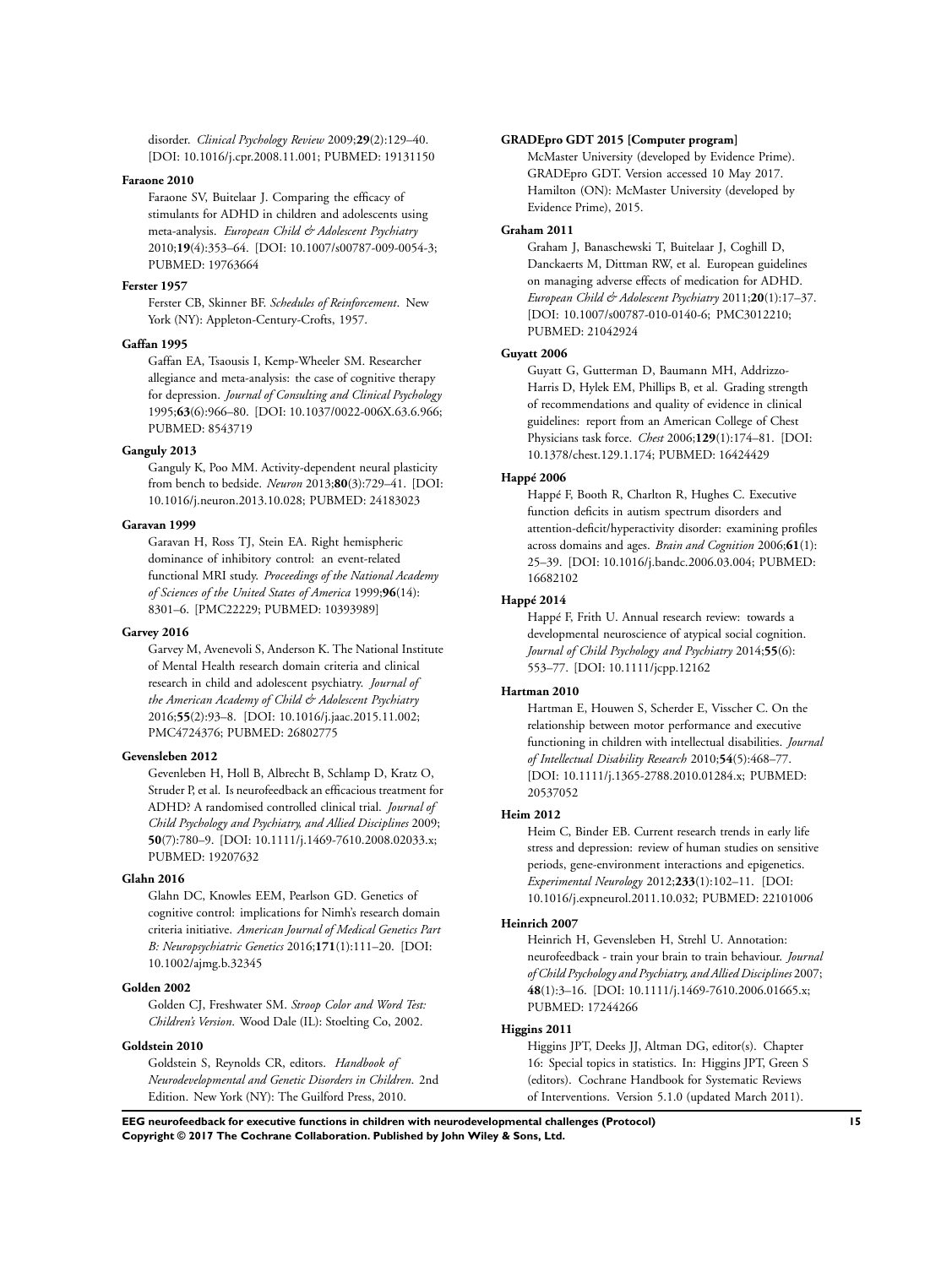The Cochrane Collaboration, 2011. Available from handbook.cochrane.org.

#### **Higgins 2017**

Higgins JPT, Altman DG, Sterne JAC, editor(s). Chapter 8: Assessing risk of bias in included studies. In: Higgins JPT, Churchill R, Chandler J, Cumpston MS, editor (s). Cochrane Handbook for Systematic Reviews of Interventions Version 5.2.0 (updated June 2017). Cochrane, 2017. Available from www.training.cochrane.org/ handbook.

# **Hooper 2008**

Hooper SR, Hatton D, Sideris J, Sullivan K, Hammer J, Schaaf J, et al. Executive functions in young males with fragile X syndrome in comparison to mental agematched controls: baseline findings from a longitudinal study. *Neuropsychology* 2008;**22**(1):36–47. [DOI: 10.1037/ 0894-4105.22.1.36; PUBMED: 18211154

#### **Hsia 2014**

Hsia Y, Wong AYS, Murphy DG, Simonoff E, Buitelaar JK, Wong IC. Psychopharmacological prescriptions for people with autism spectrum disorder (ASD): a multinational study. *Psychopharmacology* 2014;**231**(6):999–1009. [DOI: 10.1007/s00213-013-3263-x; PUBMED: 24005531

# **Hughes 2002**

Hughes C, Graham A. Measuring executive functions in childhood: problems and solutions?. *Child and Adolescent Mental Health* 2002;**7**(3):131–42. [DOI: 10.1111/ 1475-3588.00024

#### **Huster 2014**

Huster RJ, Mokom ZN, Enriquez-Geppert S, Herrmann CS. Brain-computer interfaces for EEG neurofeedback: peculiarities and solutions. *International Journal of Psychophysiology* 2014;**91**(1):36–45. [DOI: 10.1016/ j.ijpsycho.2013.08.011; PUBMED: 24012908

# **Insel 2010a**

Insel TR, Wang PS. Rethinking mental illness. *JAMA* 2010;**303**(19):1970–1. [DOI: 10.1001/jama.2010.555; PUBMED: 20483974

# **Insel 2010b**

Insel T, Cuthbert B, Garvey M, Heinssen R, Pine DS, Quinn K, et al. Research domain criteria (RDoC): toward a new classification framework for research on mental disorders. *American Journal of Psychiatry* 2010;**167** (7):748–51. [DOI: 10.1176/appi.ajp.2010.09091379; PUBMED: 20595427

# **Jensen 2007**

Jensen PS, Arnold LE, Swanson JM, Vitiello B, Abikoff HB, Greenhill LL, et al. 3-year follow-up of the NIMH MTA study. *Journal of the American Academy of Child & Adolescent Psychiatry* 2007;**46**(8):989–1002. [DOI: 10.1097/CHI.0b013e3180686d48; PUBMED: 17667478

# **Kane 2003**

Kane MJ, Engle RW. Working-memory capacity and the control of attention: the contributions of goal neglect, response competition, and task set to Stroop interference. *Journal of Experimental Psychology* 2003;**132**(1):47–70. [PUBMED: 12656297]

#### **Klimesch 2006**

Klimesch W, Hanslmayr S, Sauseng P, Gruber W, Brozinsky CJ, Kroll NE, et al. Oscillatory EEG correlates of episodic trace decay. *Cerebral Cortex* 2006;**16**(2):280–90. [DOI: 10.1093/cercor/bhi107; PUBMED: 15888605

# **Knoblauch 2012**

Knoblauch A, Hauser F, Gewaltig MO, Körner E, Palm G. Does spike-timing-dependent synaptic plasticity couple or decouple neurons firing in synchrony?. *Frontiers in Computational Neuroscience* 2012;**6**(55):1–27. [DOI: 10.3389/fncom.2012.00055; PMC3424530; PUBMED: 22936909

# **Knox 2012**

Knox A, Schneider A, Abucayan F, Hervey C, Tran C, Hessl D, et al. Feasibility, reliability, and clinical validity of the Test of Attentional Performance for Children (KiTAP) in fragile X syndrome (FXS). *Journal of Neurodevelopmental Disorders* 2012;**4**(1):2. [DOI: 10.1186/1866-1955-4-2; PMC3374289; PUBMED: 22958782

# **Knudsen 2004**

Knudsen EI. Sensitive periods in the development of the brain and behavior. *Journal of Cognitive Neuroscience* 2004; **16**(8):1412–25. [DOI: 10.1162/0898929042304796; PUBMED: 15509387

## **Kouijzer 2009**

Kouijzer MEJ, De Moor JMH, Gerrits BJL, Congedo M, van Schie HT. Neurofeedback improves executive functioning in children with autism spectrum disorders. *Research in Autism Spectrum Disorders* 2009;**3**(1):145–62. [DOI: dx.doi.org/10.1016/j.rasd.2008.05.001

#### **Lansbergen 2011**

Lansbergen MM, Van Dongen-Boomsma M, Buitelaar JK, Slaats-Willemse D. ADHD and EEG-neurofeedback: a double-blind randomized placebo-controlled feasibility study. *Journal of Neural Transmission* 2011;**118**(2):275–84. [DOI: 10.1007/s00702-010-0524-2; PMC3051071; PUBMED: 21165661

# **Lawrence 2015**

Lawrence D, Johnson S, Hafekost J, De Haan KB, Sawyer M, Ainley J, et al. *The Mental Health of Children and Adolescents. Report on the Second Australian Child and Adolescent Survey of Mental Health and Wellbeing*. Canberra (AU): Department of Health, 2015. [www.health.gov.au/internet/main/publishing.nsf/Content/ 9DA8CA21306FE6EDCA257E2700016945/\$File/ child2.pdf]

#### **Leckman 2010**

Leckman JF, Yazgan MY. Editorial: developmental transitions to psychopathology: from genomics and epigenomics to social policy. *Journal of Child Psychology and Psychiatry* 2010;**51**(4):333–40. [DOI: 10.1111/ j.1469-7610.2010.02226.x; PUBMED: 20180880

**EEG neurofeedback for executive functions in children with neurodevelopmental challenges (Protocol) 16 Copyright © 2017 The Cochrane Collaboration. Published by John Wiley & Sons, Ltd.**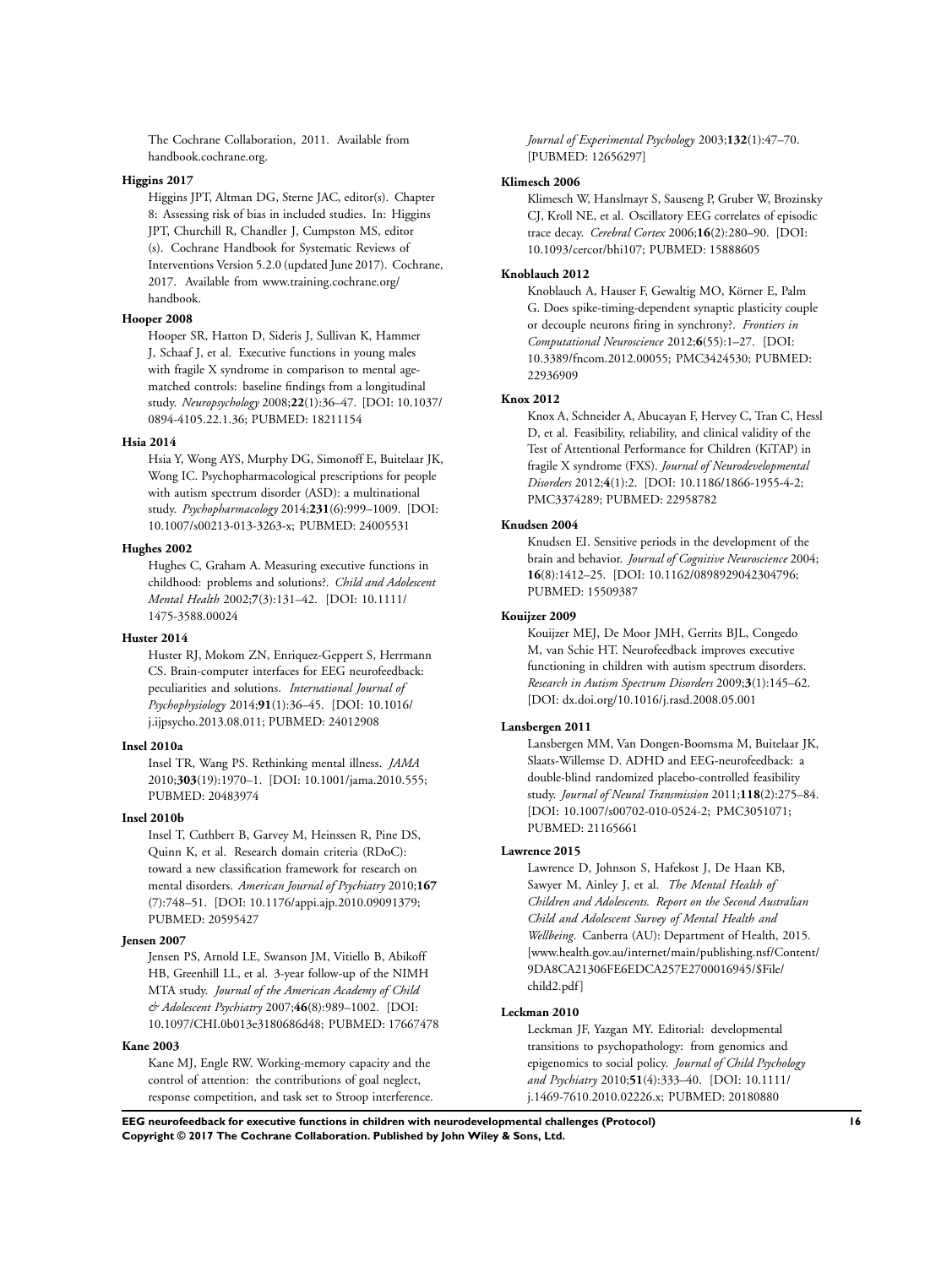#### **Leykin 2009**

Leykin Y, DeRubeis RJ. Allegiance in psychotherapy outcome research: separating association from bias. *Clinical Psychology: Science and Practice* 2009;**16**(1):54–65. [DOI: 10.1111/j.1468-2850.2009.01143.x

# **Liberati 2009**

Liberati A, Altman DG, Tetzlaff J, Mulrow C, Gøtzsche PC, Ioannidis JP, et al. The PRISMA statement for reporting systematic reviews and meta-analyses of studies that evaluate health care interventions: explanations and elaboration. *Annals of Internal Medicine* 2009;**151**(4):W–65-W-94. [DOI: 10.7326/0003-4819-151-4-200908180-00136

### **Linden 1996**

Linden M, Habib T, Radojevic V. A controlled study of the effects of EEG biofeedback on cognition and behavior of children with attention deficit disorder and learning disabilities. *Biofeedback and Self-regulation* 1996;**21**(1): 35–49. [PUBMED: 8833315]

#### **Lubar 1995a**

Lubar JF, Swartwood MO, Swartwood JN, O'Donnell PH. Evaluation of the effectiveness of EEG neurofeedback training for ADHD in a clinical setting as measured by changes in TOVA scores, behavioral ratings, and WISC-R performance. *Biofeedback and Self-regulation* 1995;**20**(1): 83–99. [PUBMED: 7786929]

# **Lubar 1995b**

Lubar J, Swartwood MO, Swartwood JN, Timmermann DL. Quantitative EEG and auditory event-related potentials in the evaluation of attention-deficit/ hyperactivity disorder: effects of methylphenidate and implications for neurofeedback training. *Journal of Psychoeducational Assessment* 1995;**ADHD Special Edition**: 143–60. [citeseerx.ist.psu.edu/viewdoc/download?doi= 10.1.1.501.6072&rep=rep1&type=pdf ]

#### **Luck 2014**

Luck SJ. *An Introduction to the Event-Related Potential Technique*. 2nd Edition. Cambridge (MA): MIT Press, 2014.

#### **Marx 2015**

Marx AM, Ehlis AC, Furdea A, Holtmann M, Banaschewski T, Brandeis D, et al. Near-infrared spectroscopy (NIRS) neurofeedback as a treatment for children with attention deficit hyperactivity disorder (ADHD) - a pilot study. *Frontiers in Human Neuroscience* 2015;**8**(1038):1–13. [DOI: 10.3389/fnhum.2014.01038; PMC4285751; PUBMED: 25610390

# **Masten 2005**

Masten AS, Roisman GI, Long JD, Burt KB, Obradovi

J, Riley JR, et al. Developmental cascades: linking academic achievement and externalizing and internalizing symptoms over 20 years. *Developmental Psychology* 2005; **41**(5):733–46. [DOI: 10.1037/0012-1649.41.5.733; PUBMED: 16173871

# **Maulik 2011**

Maulik PK, Mascarenhas MN, Mathers CD, Dua T, Saxena S. Prevalence of intellectual disability: a meta-analysis

of population-based studies. *Research in Developmental Disabilities* 2011;**32**(2):419–36. [DOI: 10.1016/ j.ridd.2010.12.018; PUBMED: 21236634

#### **Miyake 2000**

Miyake A, Friedman NP, Emerson MJ, Witzki AH, Howerter A, Wagner TD. The unity and diversity of executive functions and their contributions to complex "Frontal Lobes" tasks: a latent variable analysis. *Cognitive Psychology* 2000;**41**(1):49–100. [DOI: 10.1006/ cogp.1999.0734; PUBMED: 10945922

# **Moskowitz 2011**

Moskowitz LJ, Carr EG, Durand VM. Behavioral intervention for problem behavior in children with fragile X syndrome. *American Journal on Intellectual and Developmental Disabilities* 2011;**116**(6):457–78. [DOI: 10.1352/1944-7558-116.6.457; PUBMED: 22126659

## **Murawski 2015**

Murawski NJ, Moore EM, Thomas JD, Riley EP. Advances in diagnosis and treatment of fetal alcohol spectrum disorders: from animal models to human studies. *Alcohol Research* 2015;**37**(1):97–108. [PMC4476607; PUBMED: 26259091]

# **Murray 2008**

Murray DW, Arnold LE, Swanson J, Wells K, Burns K, Jensen P, et al. A clinical review of outcomes of the multimodal treatment study of children with attention-deficit/hyperactivity disorder (MTA). *Current Psychiatry Reports* 2008;**10**(5):424–31. [DOI: 10.1007/ s11920-008-0068-4; PMC5524214; PUBMED: 18803917

#### **Musall 2014**

Musall S, von Pföstl V, Rauch A, Logothetis NK, Whittingstall K. Effects of neural synchrony on surface EEG. *Cerebral Cortex* 2014;**24**(4):1045–53. [DOI: 10.1093/cercor/bhs389; PUBMED: 23236202

#### **Narzisi 2014**

Narzisi A, Constanza C, Umberto B, Filippo M. Nonpharmacological treatments in autism spectrum disorders: an overview on early interventions for pre-schoolers. *Current Clinical Pharmacology* 2014;**9**(1):17–26. [PUBMED: 24050743]

#### **Newport 2001**

Newport EL, Bavelier D, Neville HJ. Critical thinking about critical periods: perspectives on a critical period for language acquisition. In: Dupoux E editor(s). *Language, Brain and Cognitive Development. Essays in Honour of Jacques Mehler*. Cambridge (MA): MIT Press, 2001: 481–502. [www.bcs.rochester.edu/people/newport/pdf/ Newport Bav Nev01.pdf

#### **Nunez 2000**

Nunez PL. Toward a quantitative description of larger-scale neocortical dynamic function and EEG. *Behavioral and Brain Sciences* 2000;**23**(3):371–98. [PUBMED: 11301576]

## **Oosterlaan 2005**

Oosterlaan J, Scheres A, Sergeant JA. Which executive functioning deficits are associated with AD/HD, ODD/ CD and comorbid AD/HD+ODD/CD?. *Journal of*

**EEG neurofeedback for executive functions in children with neurodevelopmental challenges (Protocol) 17 Copyright © 2017 The Cochrane Collaboration. Published by John Wiley & Sons, Ltd.**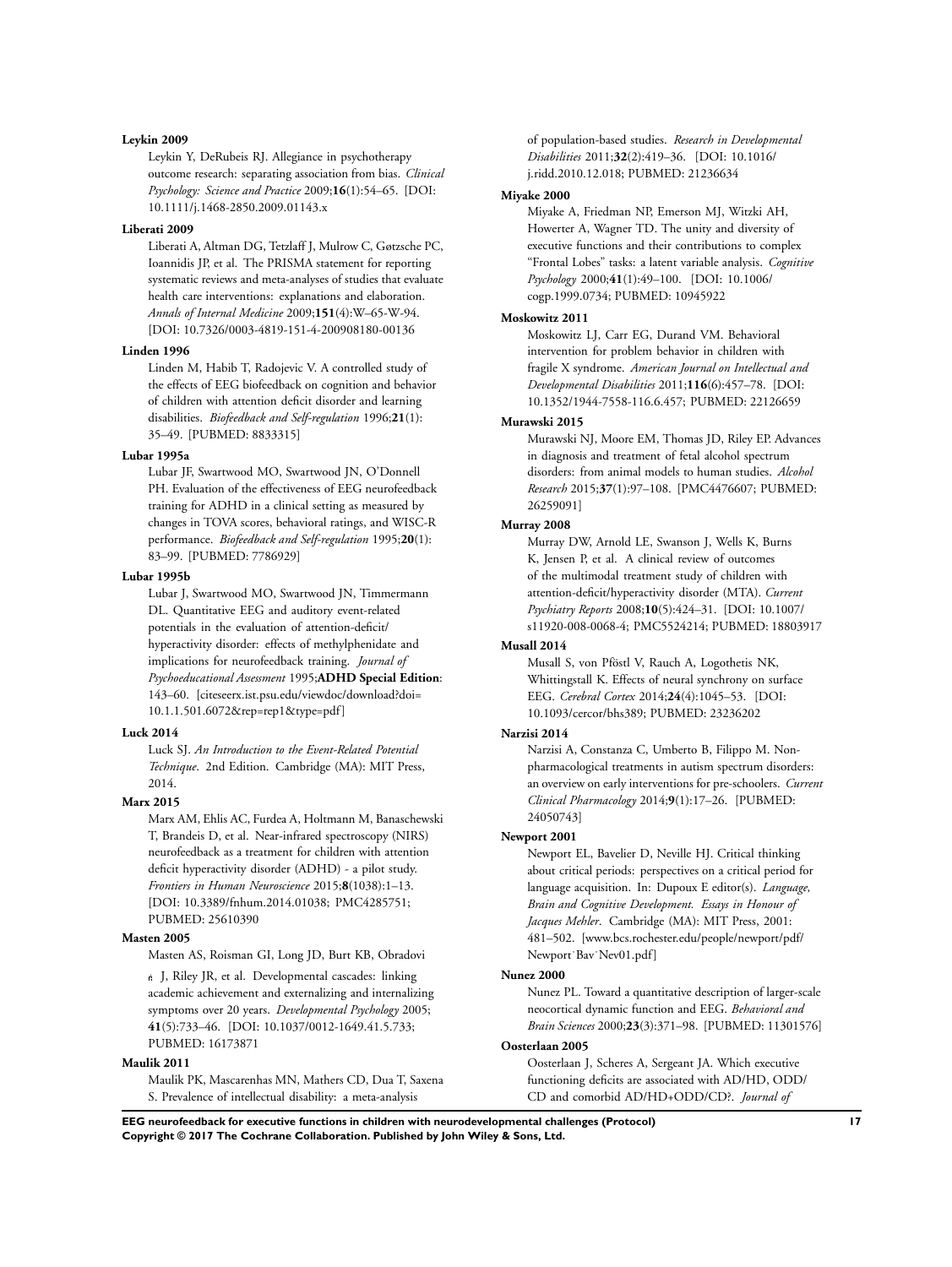*Abnormal Child Psychology* 2005;**33**(1):69–85. [PUBMED: 15759592]

#### **Ozonoff 1998**

Ozonoff S, Cathcart K. Effectiveness of a home program intervention for young children with autism. *Journal of Autism and Developmental Disorders* 1998;**28**(1):25–32. [PUBMED: 9546299]

# **Padmanabhan 2015**

Padmanabhan A, Garver K, O'Hearn K, Nawarawong N, Liu R, Minshew N, et al. Developmental changes in brain function underlying inhibitory control in autism spectrum disorders. *Autism Research* 2015;**8**(2):123–35. [DOI: 10.1002/aur.1398; PMC4944206 ; PUBMED: 25382787

#### **Pelham 1999**

Pelham WE, Gnagy EM, Chronis AM, Burrows-MacLean L, Fabiano GA, Onyango AN, et al. A comparison of morningonly and morning/late afternoon Adderall to morningonly, twice-daily, and three times-daily methylphenidate in children with attention-deficit/hyperactivity disorder. *Pediatrics* 1999;**104**(6):1300–11. [PUBMED: 10585981]

# **Pennington 1996**

Pennington BF, Ozonoff S. Executive functions and developmental psychopathology. *Journal of Child Psychology and Psychiatry* 1996;**37**(1):51–87. [PUBMED: 8655658]

# **Perani 2003**

Perani D, Abutalebi J, Paulesu E, Brambati S, Scifo P, Cappa SF, et al. The role of age of acquisition and language usage in early, high-proficient bilinguals: an fMRI study during verbal fluency. *Human Brain Mapping* 2003;**19**(3):170–82. [DOI: 10.1002/hbm.10110; PUBMED: 12811733

# **Perreau-Linck 2010**

Perreau-Linck E, Lessard N, Lévesque J, Beauregard M. Effects of neurofeedback training on inhibitory capacities in ADHD children: a single-blind, randomized, placebocontrolled study. *Journal of Neurotherapy* 2010;**14**(3): 229–42. [DOI: 10.1080/10874208.2010.501514

#### **Polich 2007**

Polich J. Updating P300: an integrative theory of P3a and P3b. *Clinical Neurophysiology* 2007;**118**(10):2128–48. [DOI: 10.1016/j.clinph.2007.04.019; PMC2715154; PUBMED: 17573239

# **Reichow 2011**

Reichow B. Overview of meta-analyses on early intensive behavioral intervention for young children with autism spectrum disorders. *Journal of Autism and Developmental Disorders* 2012;**42**(4):512–20. [DOI: 10.1007/ s10803-011-1218-9; PUBMED: 21404083

#### **Reid 2015**

Reid N, Dawe S, Shelton D, Harnett P, Warner J, Armstrong E, et al. Systematic review of fetal alcohol spectrum disorder interventions across the life span. *Alcoholism, Clinical and Experimental Research* 2015;**39**(12):2283–95. [DOI: 10.1111/acer.12903; PUBMED: 26578111

# **Review Manager 2014 [Computer program]**

Nordic Cochrane Centre, The Cochrane Collaboration. Review Manager 5 (RevMan 5). Version 5.3. Copenhagen: Nordic Cochrane Centre, The Cochrane Collaboration, 2014.

#### **Roozen 2016**

Roozen S, Peters GJ, Kok G, Townend D, Nijhuis J, Curfs L. Worldwide prevalence of fetal alcohol spectrum disorders: a systematic literature review including meta-analysis. *Alcoholism, Clinical and Experimental Research* 2016;**40**(1): 18–32. [DOI: 10.1111/acer.12939; PUBMED: 26727519

#### **Ros 2010**

Ros T, Munneke MA, Ruge D, Gruzelier JH, Rothwell JC. Endogenous control of waking brain rhythms induces neuroplasticity in humans. *European Journal of Neuroscience* 2010;**31**(4):770–8. [DOI: 10.1111/ j.1460-9568.2010.07100.x; PUBMED: 20384819

## **Ros 2014**

Ros T, Baars BJ, Lanius RA, Vuilleumier P. Tuning pathological brain oscillations with neurofeedback: a systems neuroscience framework. *Frontiers in Human Neuroscience* 2014;**8**:1008. [DOI: 10.3389/ fnhum.2014.01008; PMC4270171; PUBMED: 25566028

# **Rutter 2010**

Rutter M, Bishop D, Pine D, Scott S, Stevenson J, Taylor E, et al. *Rutter's Child and Adolescent Psychiatry*. 5th Edition. Chicester (UK): Wiley-Blackwell, 2010.

# **Sauseng 2008**

Sauseng P, Klimesch W. What does phase information of oscillatory brain activity tell us about cognitive processes?. *Neuroscience & Biobehavioral Reviews* 2008;**32**(5):1001–13. [DOI: 10.1016/j.neubiorev.2008.03.014; PUBMED: 18499256

# **Sauseng 2010**

Sauseng P, Griesmayr B, Freunberger R, Klimesch W. Control mechanisms in working memory: a possible function of EEG theta oscillations. *Neuroscience & Biobehavioral Reviews* 2010;**34**(7):1015–22. [DOI: 10.1016/j.neubiorev.2009.12.006; PUBMED: 20006645

#### **Scharnowski 2015**

Scharnowski F, Veit R, Zopf R, Studer P, Bock S, Diedrichsen J, et al. Manipulating motor performance and memory through real-time fMRI neurofeedback. *Biological Psychology* 2015;**108**(88):85–97. [DOI: 10.1016/ j.biopsycho.2015.03.009; PMC4433098; PUBMED: 25796342

#### **Scheifes 2013**

Scheifes A, de Jong D, Stolker JJ, Nijman HL, Egberts TC, Heerdink ER. Prevalence and characteristics of psychotropic drug use in institutionalized children and adolescents with mild intellectual disability. *Research in Developmental Disabilities* 2013;**34**(10):3159–67. [DOI: 10.1016/ j.ridd.2013.06.009; PUBMED: 23886758

#### **Schmidt 1996**

Schmidt M. *Rey Auditory and Verbal Learning Test: A Handbook*. Los Angeles (LA): Western Psychological Services, 1996.

**EEG neurofeedback for executive functions in children with neurodevelopmental challenges (Protocol) 18 Copyright © 2017 The Cochrane Collaboration. Published by John Wiley & Sons, Ltd.**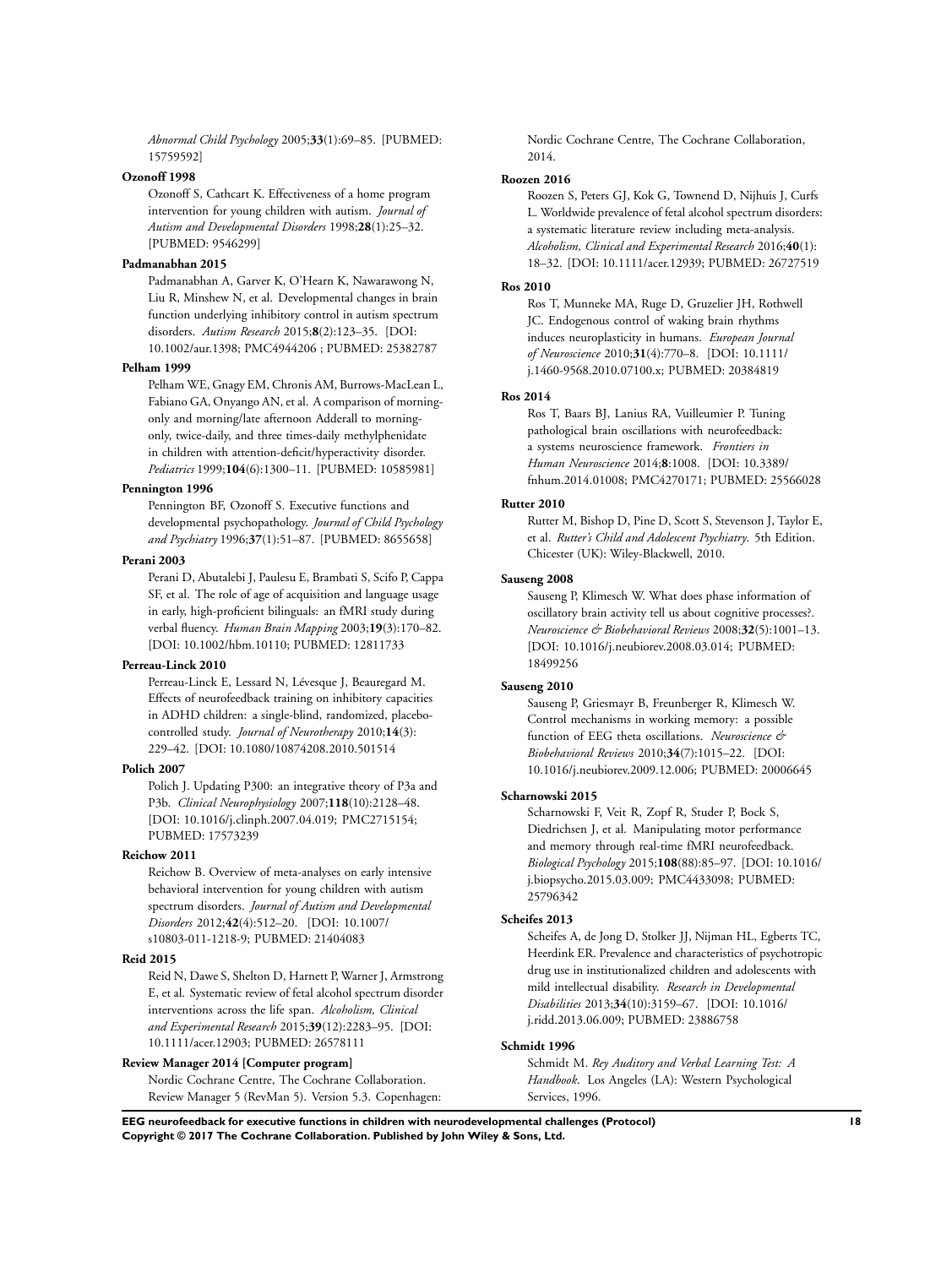## **Schünemann 2006**

Schünemann HJ, Jaeschke R, Cook DJ, Bria WF, El-Solh AA, Ernst A, et al. An official ATS statement: grading the quality of evidence and strength of recommendations in ATS guidelines and recommendations. *American Journal of Respiratory and Critical Care Medicine* 2006;**174**(5): 605–14. [DOI: 10.1164/rccm.200602-197ST; PUBMED: 16931644

# **Sergeant 2000**

Sergeant J. The cognitive-energetic model: an empirical approach to attention-deficit hyperactivity disorder. *Neuroscience & Biobehavioral Reviews* 2000;**24**(1):7–12. [PUBMED: 10654654]

# **Shing 2010**

Shing YL, Lindenberger U, Diamond A, Li SC, Davidson MC. Memory maintenance and inhibitory control differentiate from early childhood to adolescence. *Developmental Neuropsychology* 2010;**35**(6):679–97. [DOI: 10.1080/87565641.2010.508546; NIHMSID: NIHMS255032; PMC2999360

# **Siegel 2010**

Siegel DJ. *Mindsight: The New Science of Personal Transformation*. New York (NY): Bantam Books, 2010.

# **Skinner 1958**

Skinner BF. Teaching machines. *Science* 1958;**128** (3330):969–77. [apps.fischlerschool.nova.edu/toolbox/ instructionalproducts/edd8124/fall11/1958–Skinner– TeachingMachines.pdf ]

# **Sonuga-Barke 2010**

Sonuga-Barke EJ, Halperin JM. Developmental phenotypes and causal pathways in attention deficit/hyperactivity disorder: potential targets for early intervention?. *Journal of Child Psychology and Psychiatry* 2010;**51**(4):368–89. [DOI: 10.1111/j.1469-7610.2009.02195.x; PUBMED: 20015192

# **Sonuga-Barke 2013**

Sonuga-Barke EJ, Brandeis D, Cortese S, Daley D, Ferrin M, Holtmann M, et al. Nonpharmacological interventions for ADHD: systematic review and meta-analyses of randomized controlled trials of dietary and psychological treatments. *American Journal of Psychiatry* 2013;**170** (3):275–89. [DOI: 10.1176/appi.ajp.2012.12070991; PUBMED: 23360949

# **St. Clair-Thompson 2006**

St. Clair-Thompson HL, Gathercole SE. Executive functions and achievements in school: shifting, updating, inhibition and working memory. *Quarterly Journal of Experimental Psychology* 2006;**59**(4):745–59. [DOI: 10.1080/17470210500162854; PUBMED: 16707360

### **Stephenson 2008**

Stephenson J, Wheldall K. Miracle takes a little longer: science, commercialisation, cures and the Dore Program. *Australasian Journal of Special Education* 2008;**32**(1): 67–82. [ISSN:1833–6914; hdl.handle.net/1959.14/77782; mq–rm–2007010351; mq:7875]

#### **Vance 2010**

Vance DE, Roberson AJ, McGuinness TM, Fazeli PL. How neuroplasticity and cognitive reserve project cognitive functioning. *Journal of Psychosocial Nursing and Mental Health Services* 2010;**48**(4):23–30. [DOI: 10.3928/ 02793695-20100302-01; PUBMED: 20349891

# **Visser 2014**

Visser SN, Danielson ML, Bitsko RH, Holbrook JR, Kogan MD, Ghandour RM, et al. Trends in the parentreport of health care provider-diagnosed and medicated attention-deficit/hyperactivity disorder: United States, 2003-2011. *Journal of the American Academy of Child and Adolescent Psychiatry* 2014;**53**(1):34–46. [DOI: 10.1016/ j.jaac.2013.09.001; NIHMS699115; PMC4473855

# **Wachs 2014**

Wachs TD, Georgrieff M, Cusick S, McEwen BS. Issues in the timing of integrated early interventions: contributions from nutrition, neuroscience, and psychological research. *Annals of the New York Academy of Sciences* 2014;**1308**: 89–106. [DOI: 10.1111/nyas.12314; PMC4075015; PUBMED: 24354763

# **Walters 2016**

Walters S, Loades M, Russell A. A systematic review of effective modifications to cognitive behavioural therapy for young people with autism spectrum disorders. *Review Journal of Autism and Developmental Disorders* 2016;**3**(2): 137–53. [DOI: 10.1007/s40489-016-0072-2

# **Weber-Fox 1996**

Weber-Fox CM, Neville HJ. Maturational constraints on functional specializations for language processing: ERP and behavioral evidence in bilingual speakers. *Journal of Cognitive Neuroscience* 1996;**8**(3):231–56. [DOI: 10.1162/ jocn.1996.8.3.231; PUBMED: 23968150

## **Weston 2016**

Weston L, Hodgekins J, Langdon PE. Effectiveness of cognitive behavioural therapy with people who have autistic spectrum disorders: a systematic review and meta-analysis. Clinical Psychology Review 2016; Vol. 49:41–54. [DOI: org/10.1016/j.cpr.2016.08.001; PUBMED: 27592496

#### **WHO 1993**

World Health Organization. *The ICD-10 Classification of Mental and Behavioural Disorders: Diagnostic Criteria for Research*. Geneva (CH): World Health Organization, 1993.

#### **WHO 2013**

World Health Organization. Meeting Report. Autism Spectrum Disorders & Other Developmental Disorders: From Raising Awareness to Building Capacity. apps.who.int/ iris/bitstream/10665/103312/1/9789241506618˙eng.pdf (accessed 22 September 2017). [ISBN 978 92 4 150661 8; NLM Classification: WS 350.8.P4]

#### **WHO 2016a**

World Health Organization. Autism Spectrum Disorders. www.who.int/mediacentre/factsheets/autism-spectrumdisorders/en/ (accessed 10 November 2016).

**EEG neurofeedback for executive functions in children with neurodevelopmental challenges (Protocol) 19 Copyright © 2017 The Cochrane Collaboration. Published by John Wiley & Sons, Ltd.**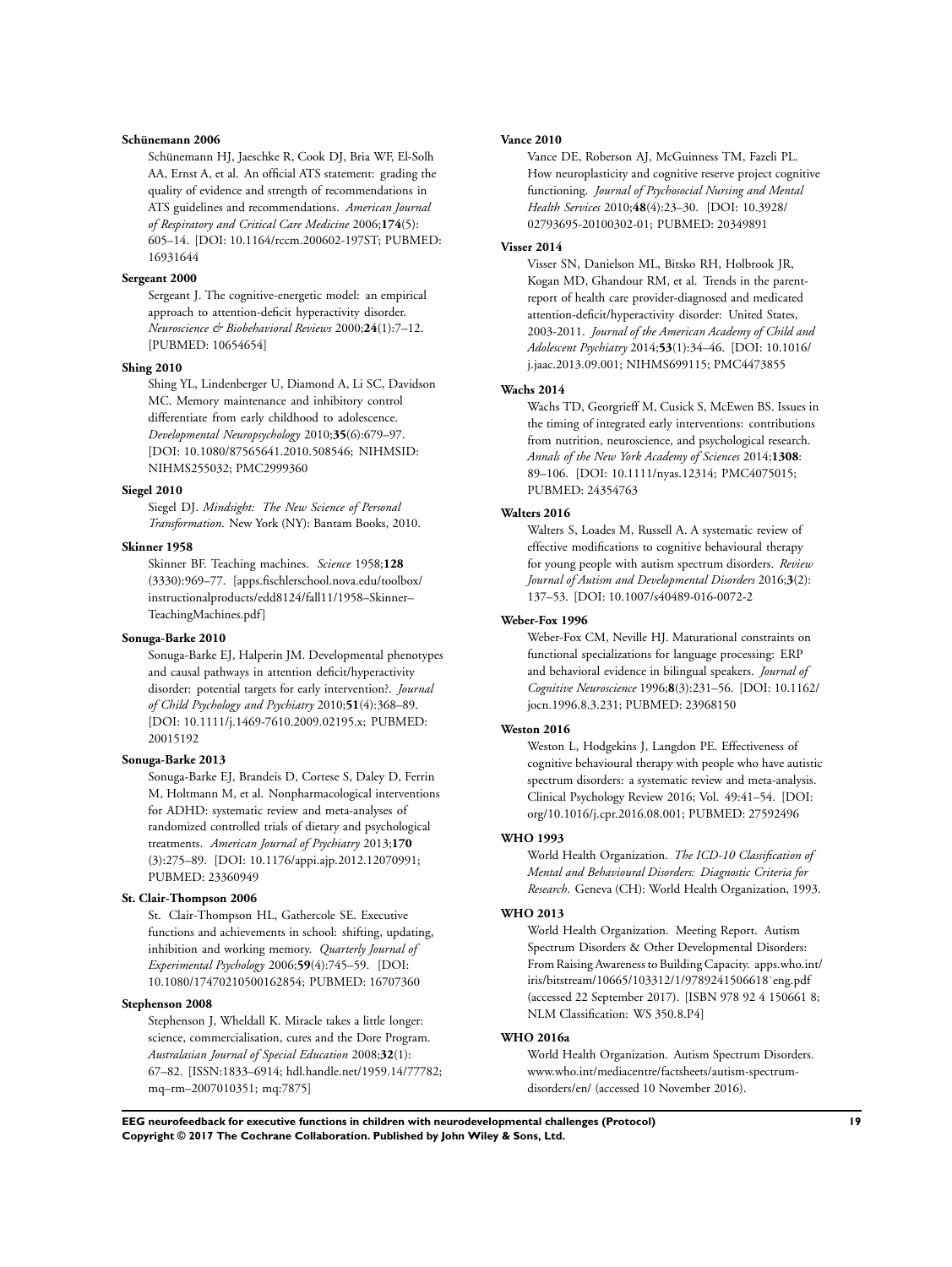# <span id="page-24-0"></span>**WHO 2016b**

World Health Organization. Genes and Human Disease. www.who.int/genomics/public/geneticdiseases/en/ index1.html (accessed 10 November 2016).

# **Youings 2000**

Youings SA, Murray A, Dennis N, Ennis S, Lewis C, McKechnie N, et al. FRAXA and FRAXE: the results of a five year survey. *Journal of Medical Genetics* 2000;**37**(6): 415–21. [DOI: 10.1136/jmg.37.6.415; PMC1734610; PUBMED: 10851251

# **Zatorre 2013**

Zatorre RJ. Predispositions and plasticity in music and speech learning: neural correlates and implications. *Science* 2013;**342**(6158):585–9. [DOI: 10.1126/science.1238414 ∗ *Indicates the major publication for the study*

# **A P P E N D I C E S**

# **Appendix 1. Ovid MEDLINE search strategy**

```
1 Neurofeedback/
2 Biofeedback, Psychology/
3 (neurofeedback or neuro-feedback).tw,kf.
4 (biofeedback or bio-feedback).tw,kf.
5 or/1-4
6 Electroencephalography/
7 (electroencephalograph$ or electro-encephalograph$ or EEG).tw,kf.
8 or/6-7
9 Feedback/
10 (feedback$ or feed-back$).tw,kf.
11 or/9-10
12 8 and 11
13 5 or 12
14 neurodevelopmental disorders/ (651)
15 ((neurodevelopment$ or neuro-development$) adj3 (disorder$ or disab$ or challeng$ or condition$)).tw,kf.
16 child development disorders/
17 developmental disabilities/
18 (developmental$ adj3 (disab$ or disorder$ or impair$)).tw,kf.
19 exp child development disorders, pervasive/
20 autis$.tw,kf.
21 asperger$.tw,kf.
22 exp "Attention Deficit and Disruptive Behavior Disorders"/
23 attention deficit$.tw,kf.
24 (hyperactiv$ or hyper-activ$).tw,kf.
25 impulsiv$.tw,kf.
26 (ADHD or ADDH or "AD/HD" or TDAH).tw,kf.
27 intellectual disability/
28 (intellectual$ adj3 (disab$ or disorder$ or impair$)).tw,kf.
29 (mental$ adj3 (disab$ or impair$ or handicap$ or retard$)).tw,kf.
```
**EEG neurofeedback for executive functions in children with neurodevelopmental challenges (Protocol) 20 Copyright © 2017 The Cochrane Collaboration. Published by John Wiley & Sons, Ltd.**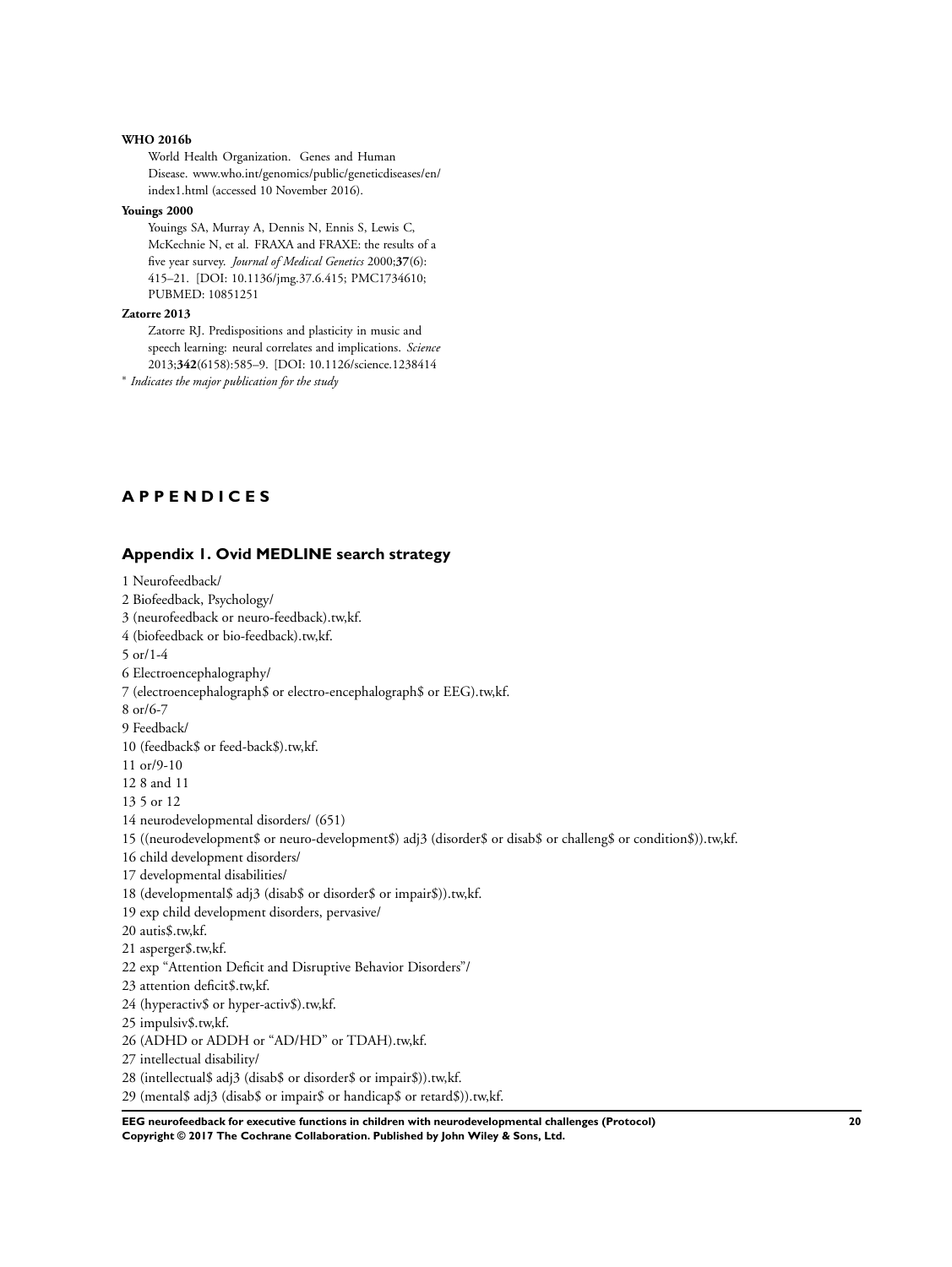30 learning disab\$.tw,kf. 31 Down Syndrome/ 32 Down\$ syndrome\$.tw,kf. 33 Fetal Alcohol Spectrum Disorders/ 34 F?etal Alcohol.tw,kf. 35 Fragile X Syndrome/ 36 (FRAXE or FRAXA).tw,kf. 37 "Fragile X".tw,kf. 38 or/14-37 39 13 and 38

# **C O N T R I B U T I O N S O F A U T H O R S**

JKL (guarantor) drafted the protocol with feedback from all other review authors.

# **D E C L A R A T I O N S O F I N T E R E S T**

Jasmin K Landes (JKL) reports that this review forms part of her PhD thesis. Co-authors Dr Corinne Reid and Professor Michael Anderson are JKLs PhD supervisors. This supervisor-student relationship is a pre-existing arrangement to this Cochrane Review.

Corinne L Reid - none known.

Martijn Arns (MAr) reports research grants and options from Brain Resource (Sydney, Australia); owns stock in and serves as Chief Scientific Officer of the NeuroCare Group (Munich, Germany) and Director and Researcher of Research Institute Brainclinics (Nijmegen, Netherlands); is a consultant on a National Institute of Mental Health, US-funded iCAN study [\(CNG 2013](#page-17-0)); and is a co-inventor on four patent applications (A61B5/0402; US2007/0299323, A1; WO2010/139361 A1; one pending) related to EEG, neuromodulation, and psychophysiology (not related to neurofeedback). MAr declares no ownership or financial gains for these patents - just authorship.

Nicholas A Badcock - none known.

Tomas Ros - none known.

Stefanie Enriquez-Geppert - none known.

Max K Bulsara - none known.

Stefano Brini - none known.

Sheida Rabipour received a grant for this review from the National Science and Engineering Research Council of Canada.

Mimma Mason (MM) reports that Murdoch University is a customer of Pearson Clinical and Talent Assessment. Products provided by Pearson to Murdoch University are not part of this review. MM declares no personal financial interest in the outcomes of this review.

Niels Birbaumer - none known.

Bethanie Gouldthorp - none known.

Mike Anderson - none known.